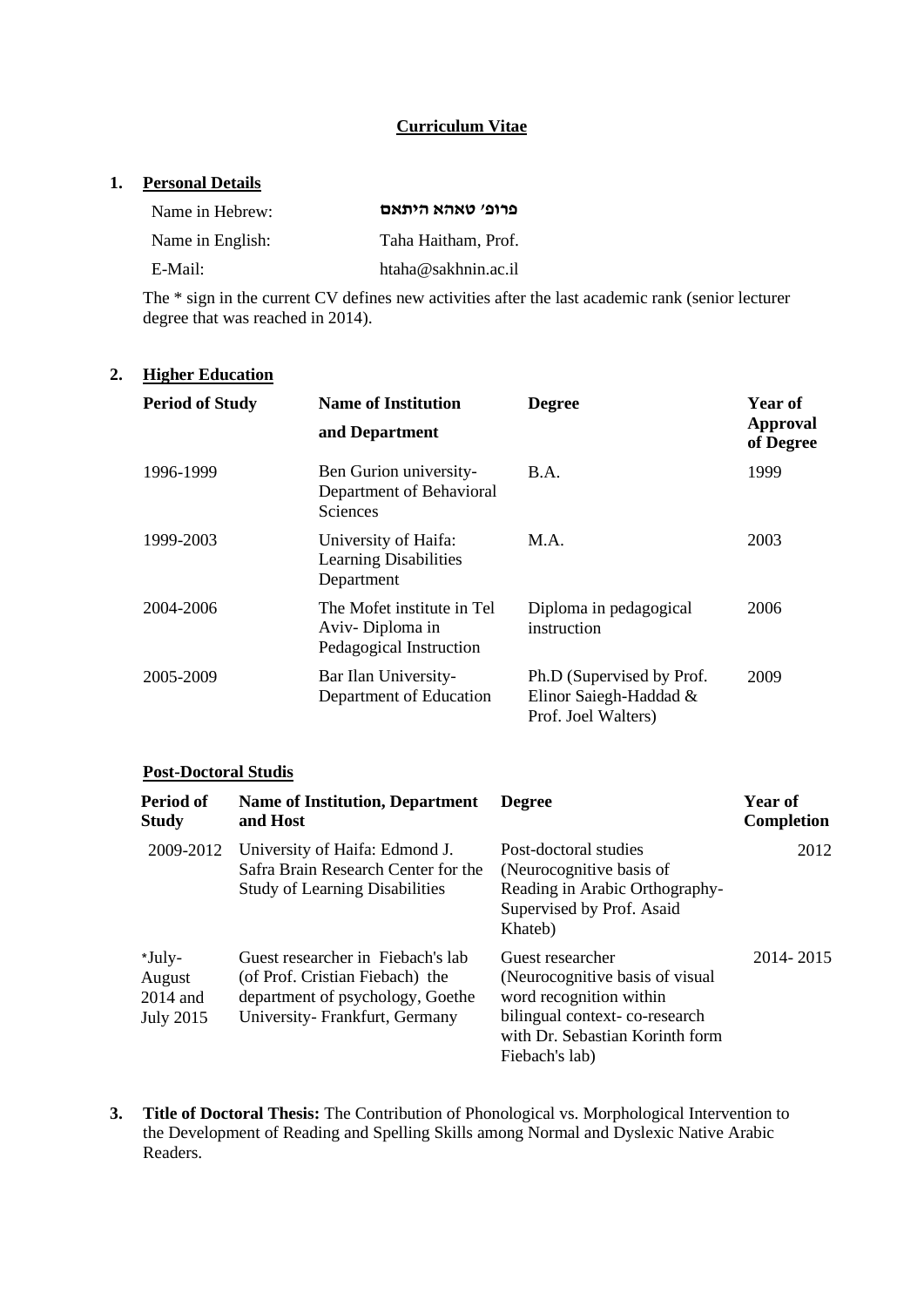# **4. Academic Ranks, Positions and Tenure in Institutions of Higher Education**

| <b>Academic Ranks</b>                                            |              |                                                      |
|------------------------------------------------------------------|--------------|------------------------------------------------------|
| Rank                                                             | From - To    | Institute                                            |
| Tenure Lecturer                                                  | 2002-2010    | Sakhnin College for Teacher's<br>Education           |
| Associate Senior<br>Lecturer                                     | 2010-2013    | Sakhnin College for Teacher's<br>Education           |
| Senior Lecturer A                                                | 2013         | Sakhnin College for Teacher's<br>Education           |
| Adjunct Lecturer (the<br>Department of<br>Education)             | 2008-2010    | Tel Hai Academic College- Upper Galil                |
| Adjunct Lecturer (the<br>Department of Learning<br>Disabilities) | 2009-2013    | University of Haifa                                  |
| Associate Professor                                              | 2019-present | The Council for Higher Education in<br><b>Israel</b> |

# **5. Academic Positions**

| $2008$ - present  | Sakhnin College for teacher's education                                       | Chair of Special Education<br>Department              |
|-------------------|-------------------------------------------------------------------------------|-------------------------------------------------------|
| $2013$ -present   | University of Haifa: Safra Brain Research for<br><b>Learning Disabilities</b> | <b>Fellow Researcher</b>                              |
| $*2014$ - present | Sakhnin College for teacher's education                                       | Chair of the M.ED Studies<br>in Learning Disabilities |

#### **6. Supervision of Graduate Students**

| Name of<br>student                                        | <b>Title of Thesis</b>                                                                                                                                                 | <b>Degre</b><br>e | <b>Co-supervision</b>                                                                   | Date of<br>Completio<br>$\mathbf n$                    | Student's<br><b>Status</b>       |
|-----------------------------------------------------------|------------------------------------------------------------------------------------------------------------------------------------------------------------------------|-------------------|-----------------------------------------------------------------------------------------|--------------------------------------------------------|----------------------------------|
| *Jubair<br>Tarabih                                        | The impact of<br>diglossia in Arabic on<br>verbal memory<br>performances: a cross<br>sectional study                                                                   | Ph.D              | Prof. Shimon Sapir<br>(Depatrment of<br>cummunication<br>Disoders (Haifa<br>University) | Dissertatio<br>n was<br>submitted,<br>December<br>2018 | Dissertation<br>was<br>submitted |
| *Dana Harel-<br>Barak                                     | The effect of feedback<br>and rest breaks on<br>mental strain and task<br>fatigue during auditory<br>processing tasks in<br>students with and<br>without dyslexia      | Ph.D              | Prof. Shimon Sapir<br>(Depatrment of<br>cummunication<br>Disoders (Haifa<br>University) | Proposal<br>preparing                                  |                                  |
| Enas Elias<br>(Department<br>of learning<br>disabilities) | The contribution of the<br>orthographic structure<br>of Arabic written<br>words (connected vs.<br>non-connected) to<br>lexical decision among<br>normal adult readers. | M.A               | Prof. Asaid Khatib                                                                      | Completed<br>Nov. 2012                                 | Approved                         |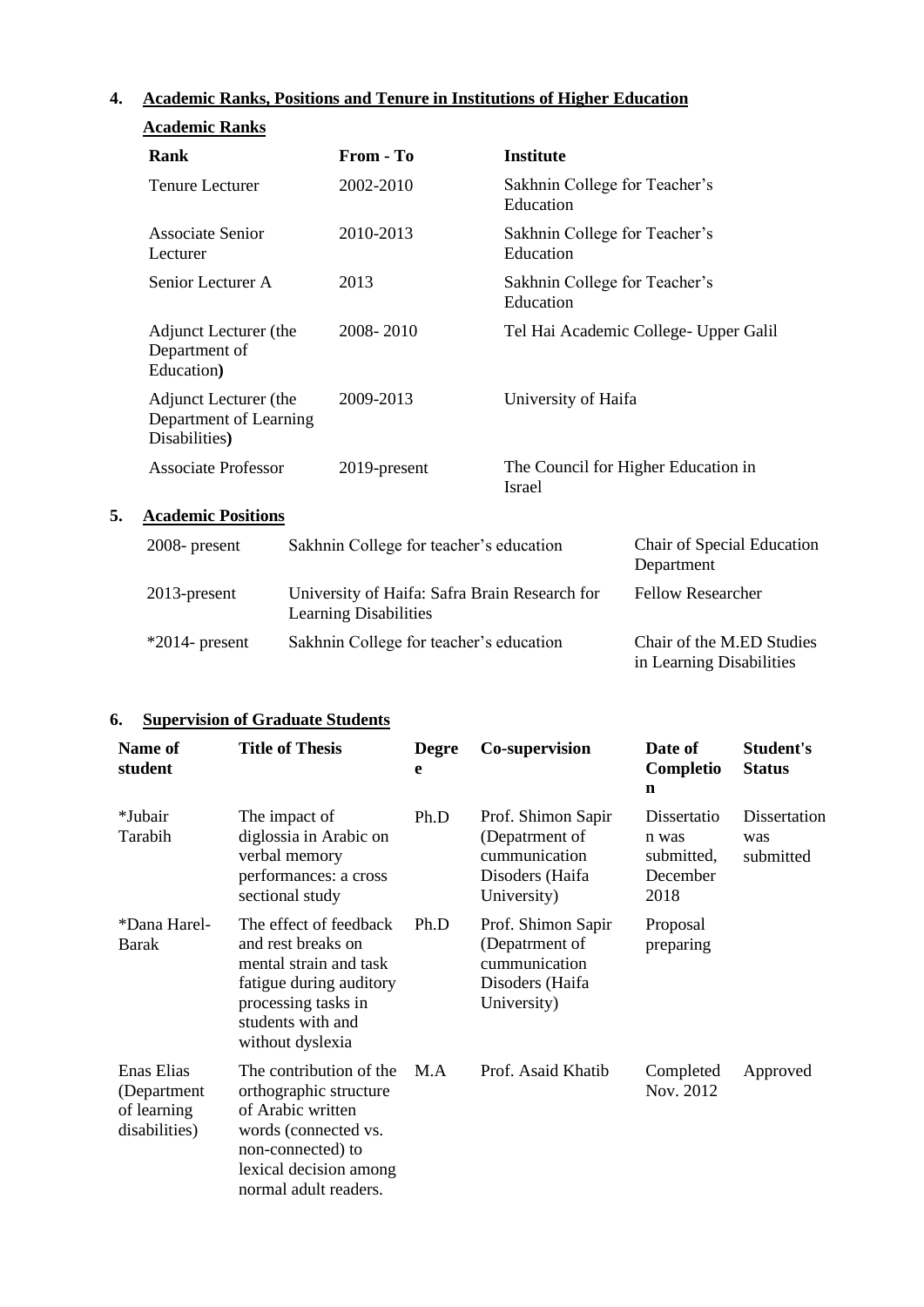| <b>Name of</b><br>student                                       | <b>Title of Thesis</b>                                                                                                                                                                         | <b>Degre</b><br>e | Co-supervision                            | Date of<br>Completio<br>n | Student's<br><b>Status</b> |
|-----------------------------------------------------------------|------------------------------------------------------------------------------------------------------------------------------------------------------------------------------------------------|-------------------|-------------------------------------------|---------------------------|----------------------------|
| Manal<br>Khateeb<br>(Department<br>of Learning<br>Disabilities) | Developmental<br>impact of the<br>orthographic<br>connectivity in Arabic<br>on visual word<br>recognition: evidence<br>from lexical decision                                                   | M.A               | Co-supervision with<br>Prof. Asaid Khatib | Completed<br>Nov. 2012    | Approved                   |
| *Maha<br>Mohamad                                                | The contribution of<br>typographical factors<br>of texts to reading<br>comprehension among<br>second and fifth grade<br>native Arabic readers                                                  | ME.D              |                                           | Completed<br>June. 2016   | Approved                   |
| *Sawasan<br>Ganayem                                             | <b>Executive Functions</b><br>rating of Asthmatic<br>students                                                                                                                                  | ME.D              |                                           | Completed<br>June. 2017   | Approved                   |
| *Hanan Dabah                                                    | An examination of the<br>suitability of parents<br>vs. teachers ranking<br>considering the of<br>executive functions of<br>students with learning<br>difficulties                              | ME.D              |                                           | Completed<br>June. 2017   | Approved                   |
| *Hanan<br>Azaiza-Seh                                            | The impact of<br>vocalization marks of<br>the written words on<br>the performances on<br>lexical decision task<br>among skilled adult<br>college students                                      | ME.D              |                                           | Completed,<br>Feb 2017    | Approved                   |
| *Hanin<br>Shaheen                                               | The contribution of<br>verbal skills versus<br><b>Executive Functions to</b><br>the Performance of<br>Verbal Mathematic<br>Problem Solving in<br>Arabic among<br>elementary school<br>students | ME.D              |                                           | Completed,<br>June 2017   | Approved                   |
| *Rana<br>Khalaila                                               | The contribution of<br>verbal skills versus<br><b>Executive Functions to</b><br>the Performance of<br>Verbal Mathematic<br>Problem Solving in<br>Arabic among junior<br>school students        | ME.D              |                                           | Completed,<br>June 2017   | Approved                   |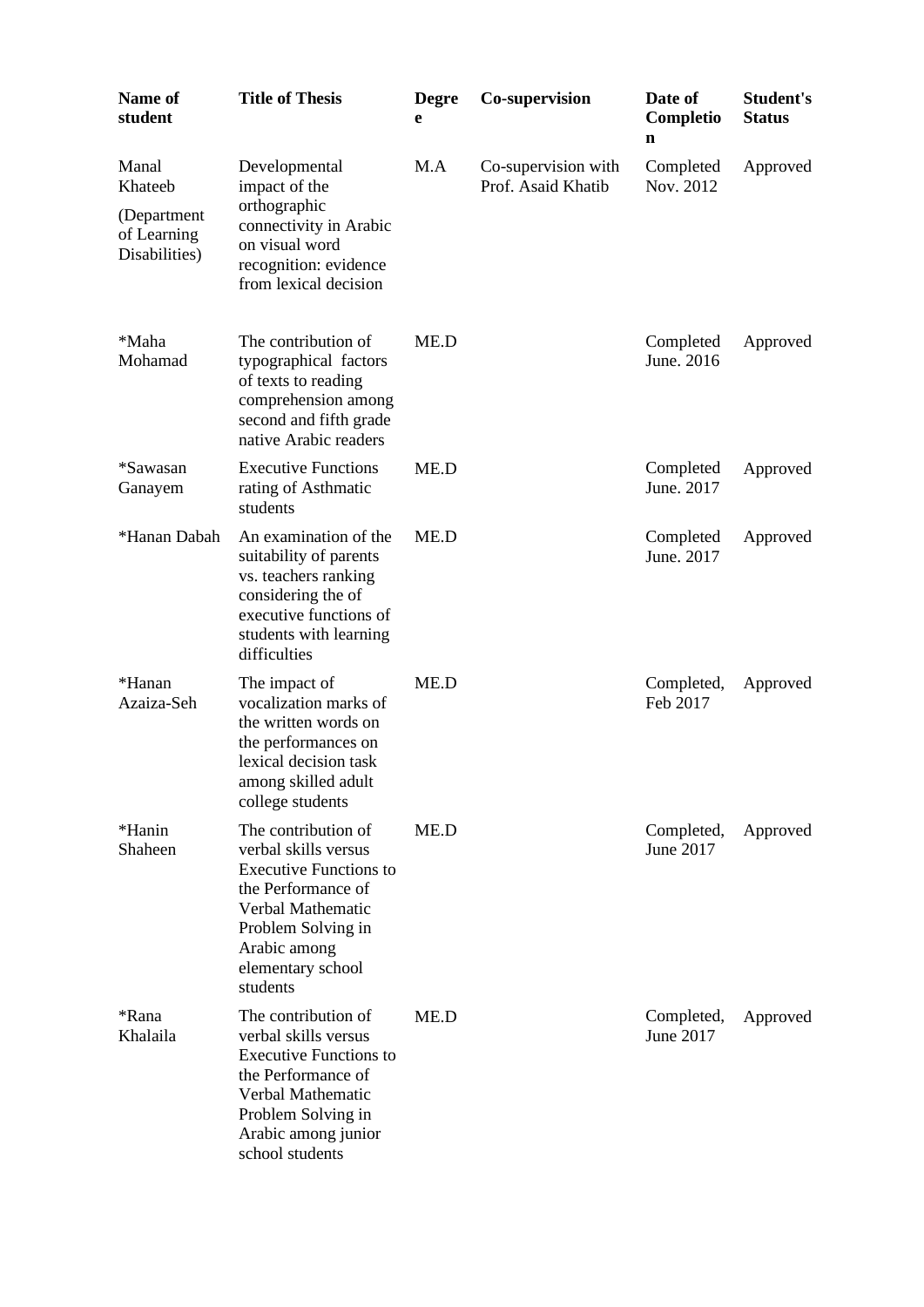|    | Name of<br>student                                                       | <b>Title of Thesis</b>                                                                                                | <b>Degre</b><br>e                                                                                                        | Co-supervision |                                                       | Date of<br>Completio<br>n       |      | Student's<br><b>Status</b> |
|----|--------------------------------------------------------------------------|-----------------------------------------------------------------------------------------------------------------------|--------------------------------------------------------------------------------------------------------------------------|----------------|-------------------------------------------------------|---------------------------------|------|----------------------------|
|    | *Manal<br>Serhan Co-<br>supervision<br>with Prof.<br><b>Asaid Khatib</b> | Reading error analysis<br>of children with<br><b>ADHD</b>                                                             | M.A                                                                                                                      |                |                                                       | Completed,<br><b>June 2018</b>  |      | Approved                   |
|    | *Floreen Abu<br>Rezek                                                    | Visual Closure and<br>word recognition in<br>Arabic: an evidence<br>for orthographic<br>representation<br>development | ME.D                                                                                                                     |                |                                                       | Completed,<br><b>June 2018</b>  |      | Approved                   |
|    | *Rana Qudsi-<br>Khateeb                                                  | The role of<br>vowelization on<br>reading Hebrew words<br>among Native Arab<br>readers                                | ME.D                                                                                                                     |                |                                                       | Completed,<br>September<br>2018 |      | Approved                   |
|    | *Nasreen<br>Garzozi                                                      | The role of Semantic<br>activation on reading<br>unfamiliar words in<br>Arabic                                        | ME.D                                                                                                                     |                |                                                       | Completed,<br>September<br>2018 |      | Approved                   |
| 7. | <b>Research Grants</b>                                                   |                                                                                                                       |                                                                                                                          |                |                                                       |                                 |      |                            |
|    |                                                                          | <b>Submission of Research Proposals-aprroved</b>                                                                      |                                                                                                                          |                |                                                       |                                 |      |                            |
|    | <b>Role</b> in<br><b>Research</b>                                        | <b>Co-Researchers</b>                                                                                                 | <b>Topic</b>                                                                                                             |                | <b>Funded by</b>                                      |                                 | Year | <b>Amount</b>              |
|    | PI                                                                       | Non                                                                                                                   | Morphology and<br>spelling in Arabic                                                                                     |                | The MOFET<br>institute                                |                                 | 2009 | 10000 NIS                  |
|    | $*PI$                                                                    | Dr. Sebastian<br>Korinth                                                                                              | Neurocognitive basis<br>of visual word                                                                                   |                | Safra Brain<br><b>Research Center</b>                 |                                 | 2014 | 6000\$                     |
|    |                                                                          | & Prof. Cristian<br>Fiebach (Goethe<br>University,<br>Frankfurt-<br>Germany)                                          | recognition within<br>bilingual context                                                                                  |                | for Learning<br><b>Disabilities</b>                   |                                 |      |                            |
|    | $*PI$                                                                    |                                                                                                                       | Statistical learning and<br>orthographic<br>preferences among<br>native Arab<br>kindergarten and first<br>grade children |                | The Arab<br>language<br>academy in<br>Israel-Nazareth |                                 | 2017 | 30000NIS                   |

# **Submission of Research Proposals – Denied**

| <b>Role in Research</b> | — Co-<br><b>Researchers</b>                             | <b>Topic</b>                                                                                                                          | <b>Funded by</b>          | Year |
|-------------------------|---------------------------------------------------------|---------------------------------------------------------------------------------------------------------------------------------------|---------------------------|------|
| $Co-PI$                 | Hasselhorn,<br>Lindberg,<br>(Frankfurt-am-<br>Main) $&$ | An approach to foster reading and<br>literacy in children at risk: In<br>search of an adaptive and<br>culturally independent training | DFG Trilateral<br>Project | 2010 |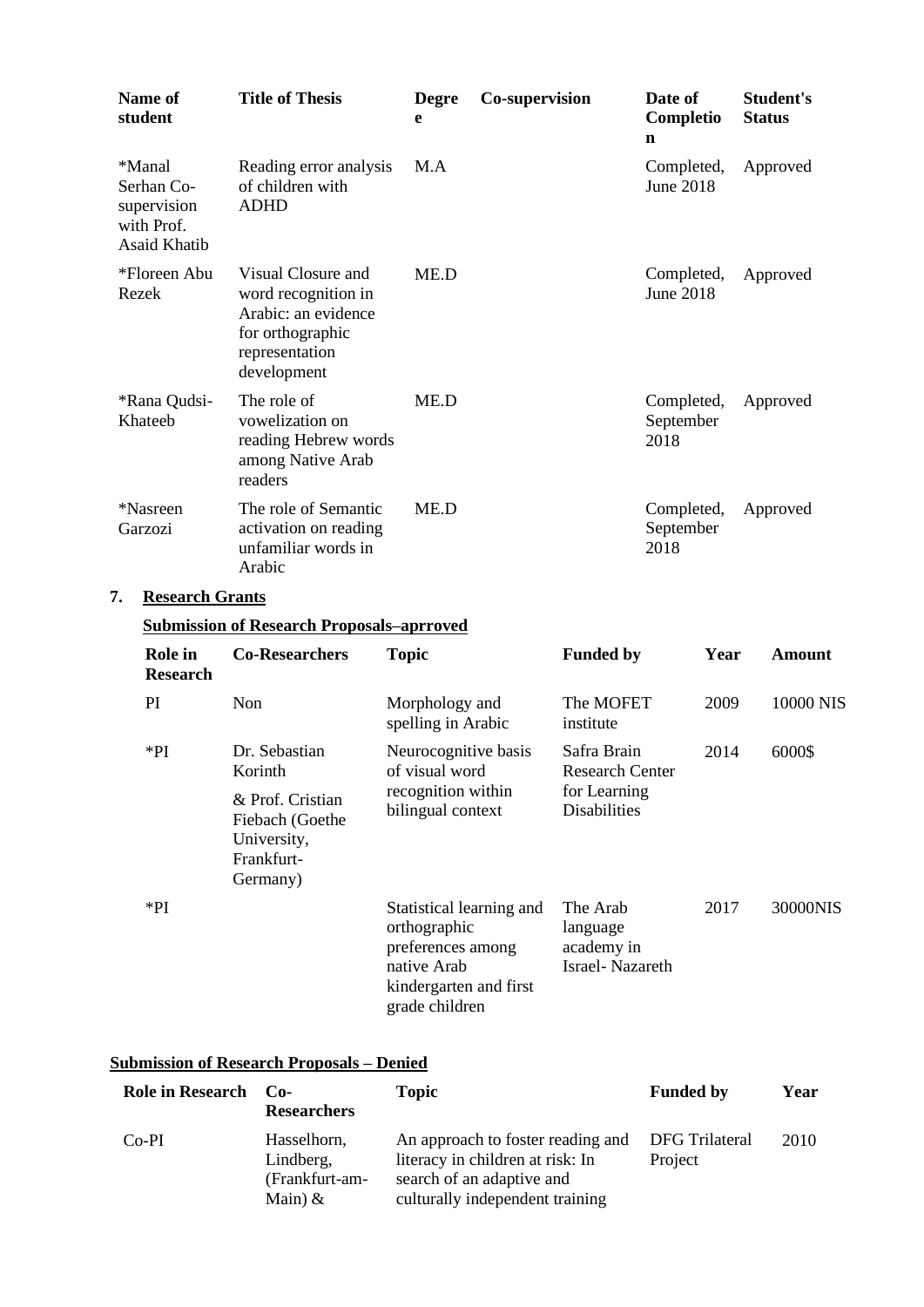|                       | <b>Breznitz</b> | program                                                                             |            |      |
|-----------------------|-----------------|-------------------------------------------------------------------------------------|------------|------|
| Spencer<br>Foundation | 2012            | The contribution of early bilingual Spencer<br>education to language<br>development | Foundation | 2012 |

# **8. Scholarships, Awards and Prizes**

| Year             | Grant                                                                  | <b>Funded by</b>                                                                                                                                                     |
|------------------|------------------------------------------------------------------------|----------------------------------------------------------------------------------------------------------------------------------------------------------------------|
| 2001             | Dean's scholarship of the University<br>of Haifa for Graduate Students | University of Haifa                                                                                                                                                  |
| 2002             | Dean's Scholarship of the University<br>of Haifa for Graduate Students | University of Haifa                                                                                                                                                  |
| 2007             | Research award for excellent research<br>students                      | The Committee for scholarships and grants-<br>Bar Ilan University                                                                                                    |
| 2007             | Research award for outstanding<br>research students                    | The Committee for scholarships and grants-<br>Bar Ilan University                                                                                                    |
| 2008             | Research award for outstanding<br>research students in the Arab sector | The Ministry of Science- Israel                                                                                                                                      |
| $2009 -$<br>2010 | Post-doctoral scholarship                                              | University of Haifa: Edmond J. Safra Brain<br>Research Center for the Study of Learning<br><b>Disabilities</b>                                                       |
| $2010-$<br>2011  | Post-doctoral scholarship                                              | University of Haifa: Edmond J. Safra Brain<br>Research Center for the Study of Learning<br><b>Disabilities</b>                                                       |
| $2011 -$<br>2012 | Post-doctoral scholarship                                              | University of Haifa: Edmond J. Safra Brain<br>Research Center for the Study of Learning<br><b>Disabilities</b>                                                       |
| $*2014$          | Post-doctoral scholarship                                              | University of Haifa: Edmond J. Safra Brain<br>Research Center for the Study of Learning<br>Disabilities for research in Feibach's lab<br>Goethe University-Frankfurt |

# **9. Proposals for Funding Projects**

| <b>Role in Project</b>   | <b>Project</b>                                                                                                          | <b>Funded by</b>                       | Year | Amount   |
|--------------------------|-------------------------------------------------------------------------------------------------------------------------|----------------------------------------|------|----------|
| Planner and<br>applicant | Establishing the rehabilitation<br>research center for learning and<br>developmental disabilities in<br>Sakhnin College | The Ted Arison<br>Family<br>Foundation | 2013 | 100000\$ |

# **10. Membership in Scientific Organizations**

2009-2011: The Society for Scientific Studies of Reading \*2016- present: The International Cognitive Linguistics Association (ICLA)

#### **11. Scholarly Positions and Activities outside the University/College**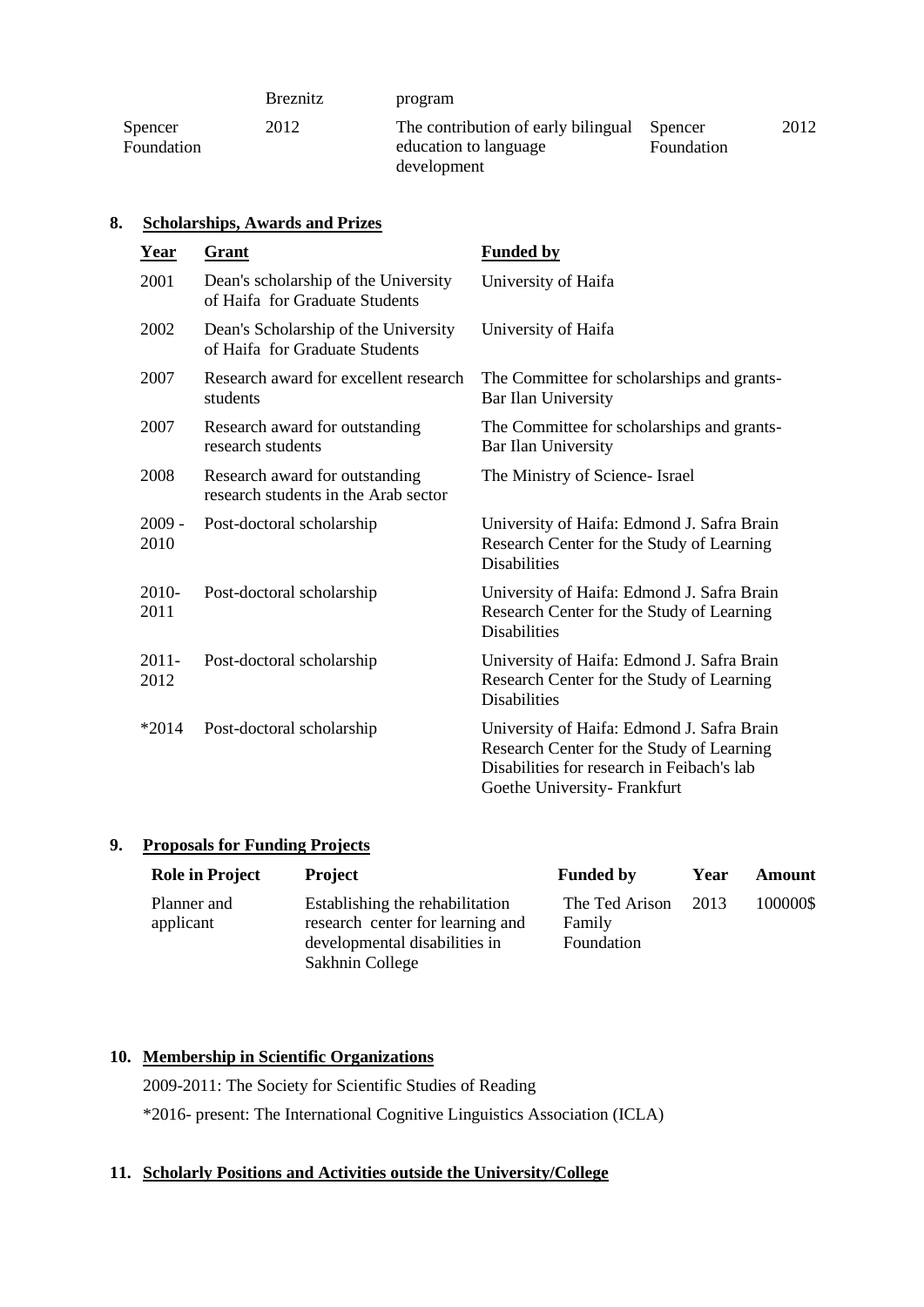| <b>Dates</b> | <b>Institution and rank</b>                                                                                                                                                                                                                                                              |
|--------------|------------------------------------------------------------------------------------------------------------------------------------------------------------------------------------------------------------------------------------------------------------------------------------------|
| 1998-1999    | Music teacher at El-Zahraa elementary school in Rahat                                                                                                                                                                                                                                    |
| 2001-2002    | Specialist in diagnosis and treatment at a center for children with learning<br>disabilities- Nazareth                                                                                                                                                                                   |
| 2001-2003    | Clinician in the Faculty of Education (University of Haifa) (YAHEL clinic<br>for students with learning disabilities)                                                                                                                                                                    |
| 2002-2003    | Member in the Arabic committee for developing diagnostic tools for learning<br>disabilities, Ministry of Education, Israel                                                                                                                                                               |
| 2002-2003    | Consultant on learning disabilities at the Rene High school, of Rene village.                                                                                                                                                                                                            |
| 2002-2004    | Coordinator of the Arabic's committee for developing diagnostic tools (The<br>Elul Battery) for the identification of students with learning disabilities,<br>University of Haifa.                                                                                                       |
| 2003-2010    | Head of the learning disabilities unit at Sakhnin College for Teacher<br>Education, Israel.                                                                                                                                                                                              |
| 2007-2008    | Member of the Arabic committee for developing diagnostic tools for the<br>identification of reading difficulties among beginning Arabic readers,<br>Ministry of Education, Israel.                                                                                                       |
| 2008-2010    | Managing a research project on behalf of Dr. Elinor Saiegh-Haddad<br>investigating the Underpinnings of Normal Reading Development and<br>Developmental Reading Disability in Arabic: Cognitive and Linguistic<br>Factors. The project was funded by the Israel Arabic Language Academy. |
| 2010-2011    | Member of the Meridor sub-committee charged with establishing criteria for<br>the academic studies toward accreditation as a learning disabilities specialist.                                                                                                                           |
| 2013         | Scientific consultant and reviewer for the developing team of the reading<br>diagnostic tool "Logat El Qiraa- Asadi, Shany, Ben-Simo, & Ibrahim"-<br>(Yisud publications).                                                                                                               |
| $*2016$      | Member of committee of "The Higher Education Council in Israel" for<br>developing diagnostic tools for the diagnosis Arab university students with<br>learning disabilities.                                                                                                             |
| *2018        | Member of scientific consultant committee advises to the minister of<br>education regarding the implementation of "the rights of students with<br>learning disabilities" law.                                                                                                            |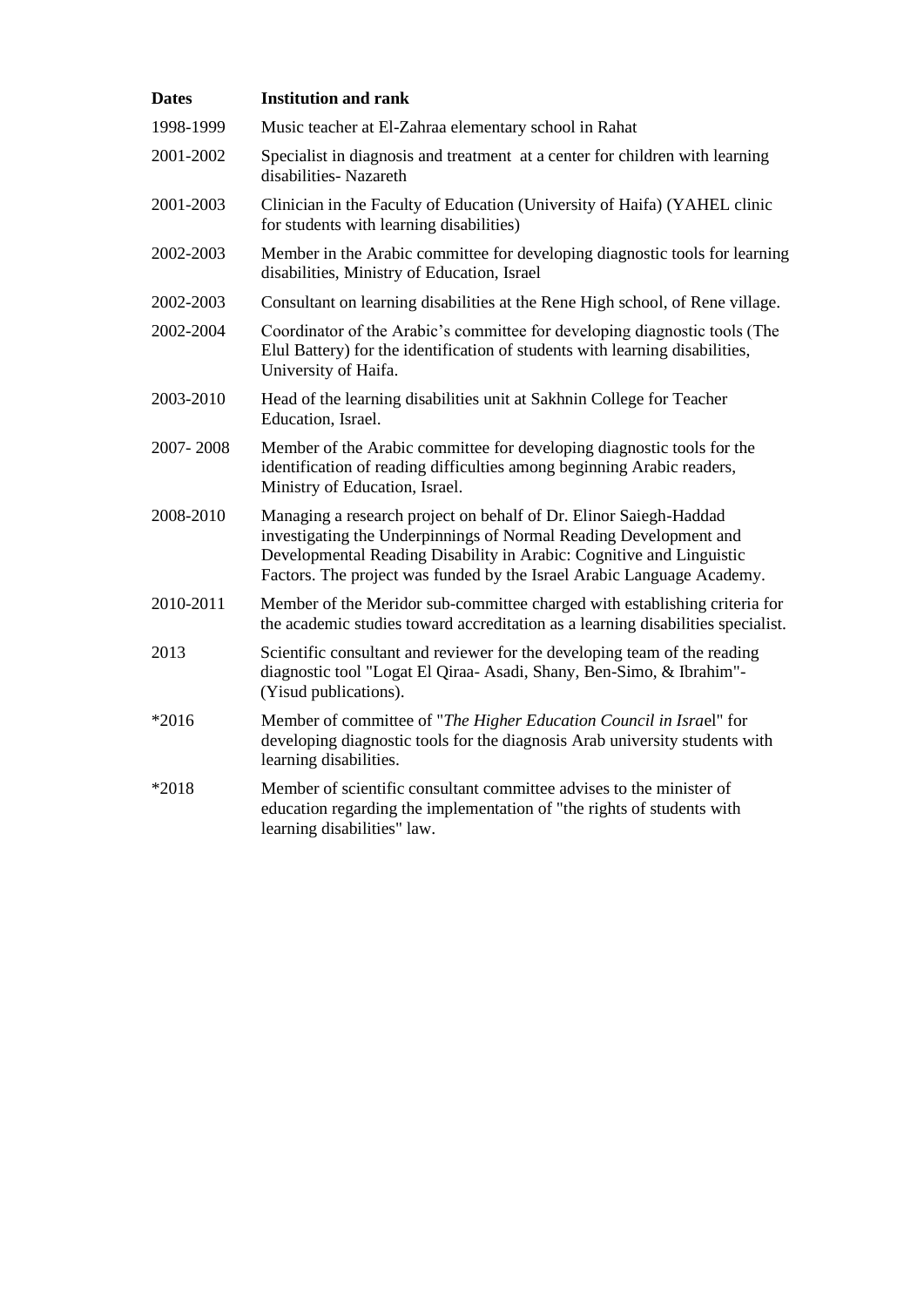# **12. Participation in Scholarly Conferences**

# **Active Participation:**

# **1. International conferences**

| Date                                                          | <b>Name of Conference</b>                                                                                          | <b>Place of</b><br>Conference            | <b>Subject of Lecture/</b><br><b>Discussion</b>                                                                                                                    | Role                  |
|---------------------------------------------------------------|--------------------------------------------------------------------------------------------------------------------|------------------------------------------|--------------------------------------------------------------------------------------------------------------------------------------------------------------------|-----------------------|
| March 2004                                                    | Sixth BDA<br>international<br>conference;                                                                          | University of<br>Warwick, UK             | Reading and spelling<br>error analysis of<br>native Arabic                                                                                                         | $Co-$<br>Researcher   |
|                                                               | Dyslexia: The<br>dividends from<br>research<br>to policy and practice                                              |                                          | dyslexic readers                                                                                                                                                   |                       |
| June 25-27,<br>2009                                           | Sixteenth annual<br>meeting of the<br>society for the<br>Scientific Study of<br>Reading                            | Boston,<br>Massachusetts                 | Linguistic Intervention<br>and the Development of<br>Word Reading ability in<br>Arabic                                                                             | $Co-$<br>Researcher   |
| June 25-27,<br>2009                                           | Sixteenth annual<br>meeting of the<br>Society for the<br>Scientific Study of<br>Reading                            | Boston,<br>Massachusetts                 | Linguistic intervention<br>and the development of<br>spelling ability in Arabic                                                                                    | Interactive<br>Poster |
| July, 2010                                                    | Seventeenth annual<br>meeting<br>society for the<br>scientific study of<br>Reading                                 | Berlin                                   | Morphological<br>transparency and spelling<br>accuracy in Arabic                                                                                                   | $Co-$<br>Researcher   |
| June 2011                                                     | 8 <sup>th</sup> BDA<br>international<br>conference;                                                                | Harrogate<br>International<br>Conference | Exploring the<br>phenotype of<br>phonological reading                                                                                                              | Presenter             |
|                                                               | Dyslexia: beyond<br>boundaries                                                                                     | Centre-<br>England                       | disability: Evidence<br>from the error<br>analysis paradigm                                                                                                        |                       |
| *Paper<br>accepted for<br>presentation<br>In January,<br>2015 | <b>ICCPBS 2015:</b><br>International<br>Conference on<br>Cognitive,<br>Psychological and<br>Behavioral<br>Sciences | Zurich,<br>Switzerland                   | Poor cognitive<br>flexibility as a<br>suggested basis for<br>learning difficulties<br>among children with<br>moderate-into-severe<br>asthma: evidence<br>from WCST | Presenter             |
| $*$ May, 2015                                                 | The 10th International                                                                                             | New Jersey                               | performance<br>Word Learning by                                                                                                                                    | Poster                |
| (Zohar Eviatar,                                               | Symposium on<br><b>Bilingualism</b>                                                                                |                                          | Young Emergent<br><b>Bilinguals: Fast</b>                                                                                                                          |                       |
| Haitham Taha,<br>Vikki Cohen<br>and Mila<br>Schwartz)         | Rutgers University,<br>New Jersey 20-24<br>May, 2015                                                               |                                          | Mapping in Arabic<br>and Hebrew                                                                                                                                    |                       |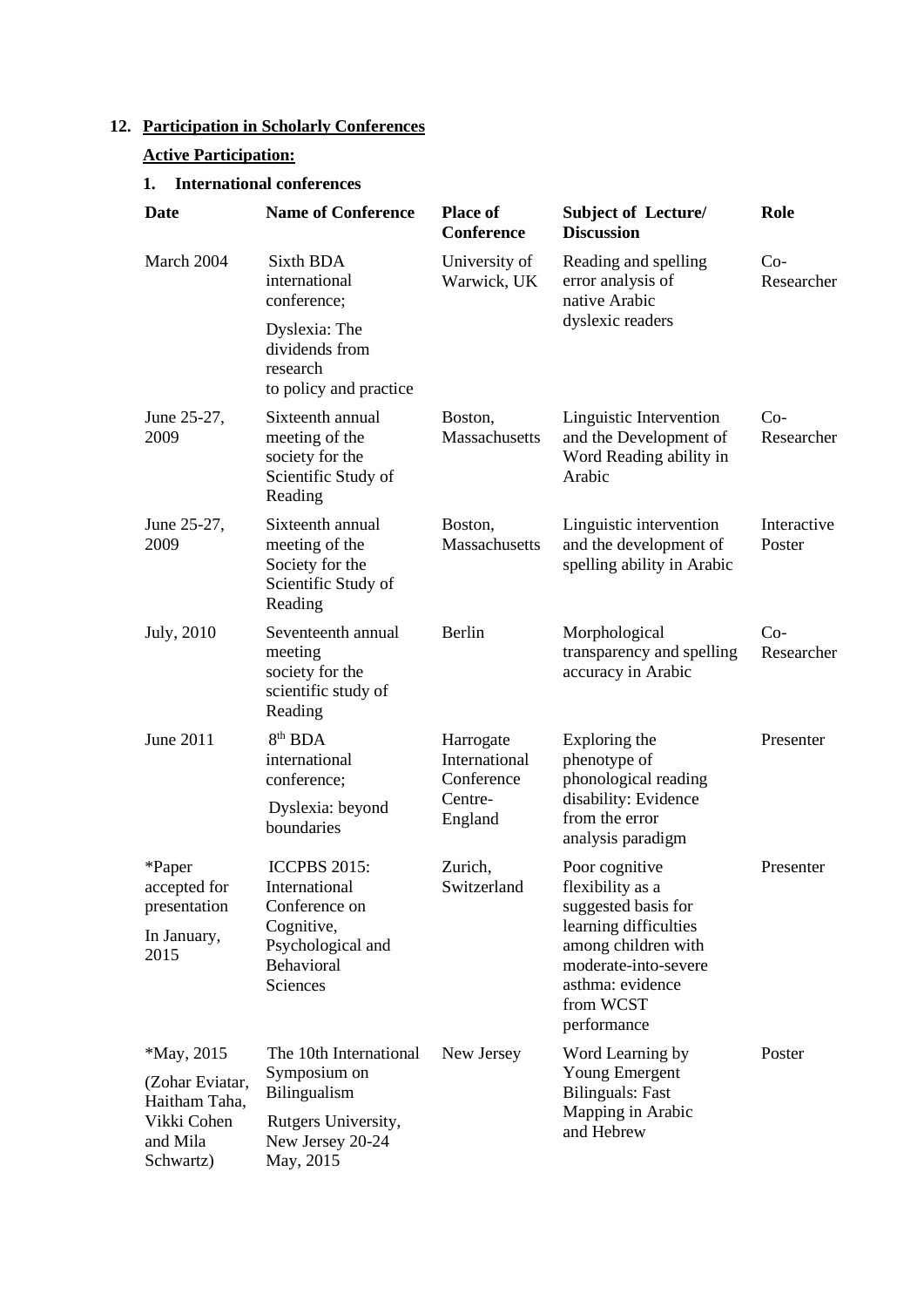| <b>Date</b>           | <b>Name of Conference</b>                                                                   | <b>Place of</b><br><b>Conference</b>        | <b>Subject of Lecture/</b><br><b>Discussion</b>                                                                                                                                      | Role                                                                   |
|-----------------------|---------------------------------------------------------------------------------------------|---------------------------------------------|--------------------------------------------------------------------------------------------------------------------------------------------------------------------------------------|------------------------------------------------------------------------|
| *August, 2016         | The second<br>conference for<br>"Psychology of<br>Language Learning-<br>PLL2"               | Jyvaskyla,<br>Finland                       | How does the<br>linguistic distance<br>between spoken and<br>standard language in<br>Arabic affect recall<br>and recognition<br>performances during<br>verbal memory<br>examination. | Presenter                                                              |
| *August,              | The $18th$ conference<br>of the "European                                                   | Utrecht, the<br>Netherlands                 | <b>Statistical Learning</b><br>and Orthographic                                                                                                                                      | Poster<br>Presentation                                                 |
| 2017                  | Association of<br>Developmental<br>Psychology".                                             |                                             | Preferences among<br>Kindergarten and<br><b>First Native Arab</b><br>Graders                                                                                                         |                                                                        |
| *November,<br>2017    | The 2017 ASHA<br>Convention                                                                 | Los Angeles,<br>California,                 | Verbal working<br>memory deficits in                                                                                                                                                 | Poster<br>Presentation                                                 |
|                       |                                                                                             | <b>USA</b>                                  | children with<br>developmental<br>dyslexia: Primary or<br>secondary to<br>cognitive fatigability?                                                                                    | (Sausan<br>Mazzawi-<br>Habib,<br>Shimon<br>Sapir &<br>Haitham<br>Taha) |
| *September,<br>2018   | The 19 <sup>th</sup> World<br>Congress of<br>Psychophysiology                               | Lucca, Italy                                | <b>Statistical Learning</b><br>and Orthographic<br>Preferences among<br>Kindergarten and<br><b>First Native Arab</b>                                                                 | Oral<br>Presentation                                                   |
| 2. Local conferences: |                                                                                             |                                             |                                                                                                                                                                                      |                                                                        |
| Date                  | <b>Name of Conference</b>                                                                   | <b>Place of</b><br><b>Conference</b>        | Subject of<br><b>Lecture/Discussion</b>                                                                                                                                              | Role                                                                   |
| December,<br>2002     | Healthcare of the<br>Palestinian community<br>in Israel                                     | Nazareth                                    | Reading and spelling<br>error analysis of<br>native Arabic<br>dyslexic readers                                                                                                       | Presenter                                                              |
| March 2004            | The annual conference<br>of the learning<br>disabilities department-<br>University of Haifa | University of<br>Haifa                      | The status of learning<br>disabilities diagnosis in<br>the Arab sector in Israel                                                                                                     | Presenter                                                              |
| April 2005            | Updates on the<br>diagnosis of learning<br>disabilities                                     | Sakhnin College<br>for Teacher<br>Education | <b>Executive Functions and</b><br>mathematical abilities                                                                                                                             | Presenter                                                              |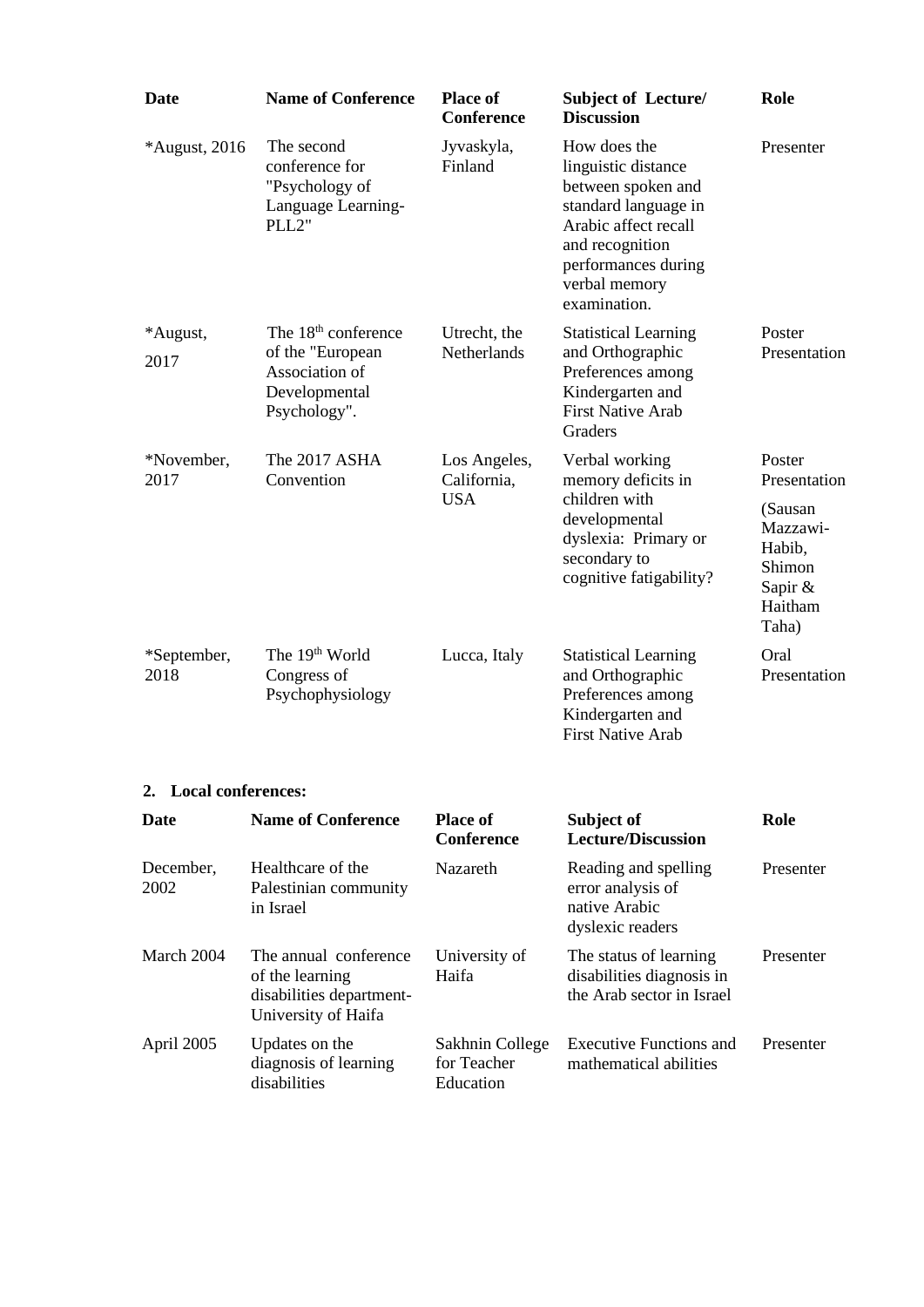| <b>Date</b>        | <b>Name of Conference</b>                                                                                                      | <b>Place of</b><br><b>Conference</b>                                                                                              | Subject of<br><b>Lecture/Discussion</b>                                                                                                                                       | Role                               |
|--------------------|--------------------------------------------------------------------------------------------------------------------------------|-----------------------------------------------------------------------------------------------------------------------------------|-------------------------------------------------------------------------------------------------------------------------------------------------------------------------------|------------------------------------|
| July, 2007         | Script - The Israel<br>association for literacy                                                                                | Tel Aviv                                                                                                                          | The role of visual<br>processing, phonological<br>and morphological<br>processing and naming<br>speed in reading abilities<br>among normal and poor<br>native Arabic readers. | Presenter                          |
| June, 2009         | Inaugural conference-<br>The Young and the<br>adult brain learning<br>disabilities: Prevention<br>and intervention             | The Edmond J.<br>Safra Brain<br><b>Research Center</b><br>for the Study of<br>Learning<br>Disabilities:<br>University of<br>Haifa | Linguistic intervention<br>and the development of<br>word reading ability in<br>Arabic.                                                                                       | Co Researcher                      |
| June, 2009         | Inaugural conference-<br>the young and the adult<br>brain learning<br>disabilities: prevention<br>and intervention             | The Edmond J.<br>Safra Brain<br><b>Research Center</b><br>for the Study of<br>Learning<br>Disabilities:<br>University of<br>Haifa | Linguistic intervention<br>and the development of<br>spelling ability in Arabic                                                                                               | Interactive<br>Poster              |
| September,<br>2009 | The 24 <sup>th</sup> annual meeting<br>of the Israel Association<br>for Literacy and<br>Language                               | Neve Eilan,<br>Jerusalem                                                                                                          | The cue within the word:<br>the contribution of the<br>morphological<br>transparency of written<br>words to the accuracy of<br>their spelling                                 | Presenter                          |
| September,<br>2009 | The 24 <sup>th</sup> annual meeting<br>of the Israel Association<br>for Literacy and<br>Language                               | Nave Eilan,<br>Jerusalem                                                                                                          | Linguistic Intervention<br>and the Development of<br>Word Reading ability in<br>Arabic                                                                                        | Co researcher                      |
| May, 2010          | The annual learning<br>disabilities conference<br>of the Learning<br><b>Disabilities</b><br>Department- University<br>of Haifa | University of<br>Haifa                                                                                                            | The development of<br>morphological awareness<br>among native Arab<br>readers and its<br>contribution to reading<br>and spelling                                              | Presenter                          |
| July, 2011         | Script - The Israel<br>association for literacy                                                                                | Ramat-Gan<br>Uno academic<br>college                                                                                              | Exploring the phenotype<br>of phonological reading<br>disability: Evidence from<br>the error analysis<br>paradigm                                                             | Presenter<br>(chair of<br>session) |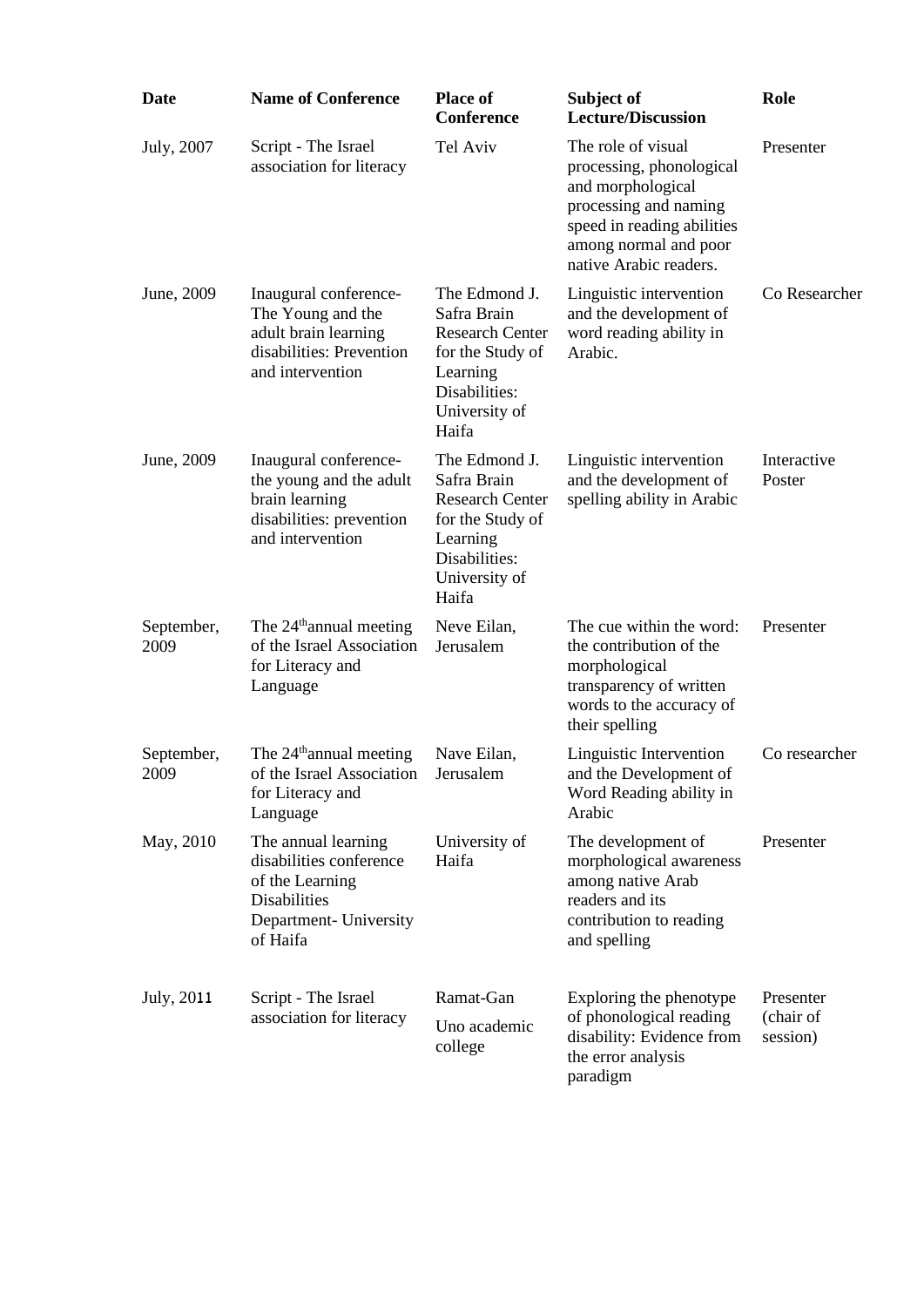| <b>Date</b>       | <b>Name of Conference</b>                                                                                                      | <b>Place of</b><br><b>Conference</b>                                                                    | Subject of<br><b>Lecture/Discussion</b>                                                                                                                                                               | Role          |
|-------------------|--------------------------------------------------------------------------------------------------------------------------------|---------------------------------------------------------------------------------------------------------|-------------------------------------------------------------------------------------------------------------------------------------------------------------------------------------------------------|---------------|
| July, 2011        | Script - The Israel                                                                                                            | Ramat-Gan                                                                                               | The contribution of the                                                                                                                                                                               | Poster        |
|                   | association for literacy                                                                                                       | Uno academic<br>college                                                                                 | orthographic pattern of<br>written Arabic words to<br>lexical decision among<br>normal native Arab<br>readers: Connected vs.<br>non-connected words and<br>evidence from event<br>related potentials. |               |
| May, 2012         | The annual learning<br>disabilities conference<br>of the Learning<br><b>Disabilities</b><br>Department- University<br>of Haifa | University of<br>Haifa                                                                                  | The impact of the<br>orthographic connectivity<br>of written Arabic words<br>on the process of visual<br>word recognition:<br>Evidence from ERP study                                                 | Presenter     |
| May, 2012         | The annual learning<br>disabilities conference<br>of the Learning<br><b>Disabilities</b><br>Department- University<br>of Haifa | University of<br>Haifa                                                                                  | The Impact of Arabic,<br><b>Russian and Hebrew</b><br>Orthography on the<br>Reading Process: Brain<br>and Behavioral Measures                                                                         | Co researcher |
| July, 2013        | The Israel association<br>for literacy and<br>language                                                                         | Ramat-Gan<br>Uno academic<br>college                                                                    | Visual word recognition<br>in Arabic: Behavioral and<br>electrophysiological<br>evidence                                                                                                              | Presenter     |
| $*$ July, 2015    | The Israel association<br>for literacy and<br>language                                                                         | Lewinsky<br>College, Tel-<br>Aviv                                                                       | The development of<br>reading and spelling in<br>Arabic: Two parallel<br>processes?                                                                                                                   | Presenter     |
| *January,<br>2016 | University of Haifa, the<br>department of learning<br>disabilities                                                             | Conference for<br>Publishing the<br>"Lurat El<br>Keraa": The<br>Reading<br>Diagnostic Tool<br>in Arabic | Verbal memory in the<br>context of diglossia in<br>Arabic                                                                                                                                             | Presenter     |
| *April, 2016      | Bar Ilan University, The<br>department of<br>Linguistics and the<br>Arabic language<br>Department                              | Conference<br>about: Arabic<br>language:<br>acquisition,<br>learning and<br>teaching                    | Verbal memory in the<br>context of diglossia in<br>Arabic                                                                                                                                             | Presenter     |
| *March,<br>2017   | Western Galilee College                                                                                                        | The annual<br>conference for<br>learning<br>disabilities                                                | Statistical learning and<br>orthographic preferences<br>among kindergarten and<br>first native Arab graders                                                                                           | Presenter     |

**Organization of Conferences or Workshops**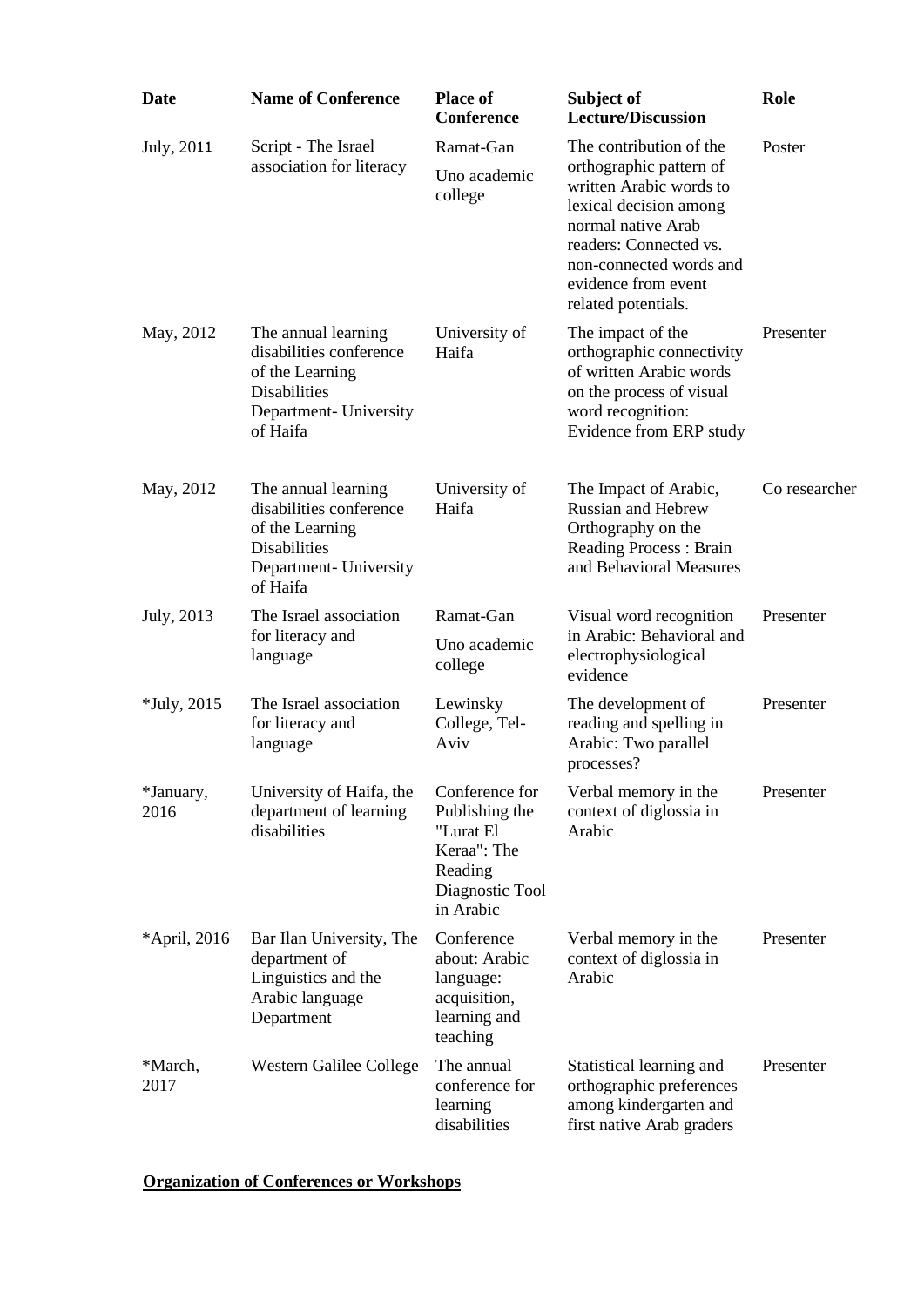- 2004: Conference on learning disabilities and current issues. Sakhnin College.
- 2005: Conference on learning disabilities and current issues. Sakhnin College.
- 2006: Conference and workshops about emotional related aspects of learning disabilities. Sakhnin College.
- 2008: Conference and workshops on Autism in the Arab community in Israel. The Sakhnin College cooperatively with "Ilot" foundation (The Israeli society for autistic children).
- \*2016: Conference about current issues in learning disabilities. Sakhnin College.

#### **Date Place of Lecture Name of Forum Presentation/Comments** Clinical and practical issues on the diagnosis of learning disabilities The Department for Learning Disabilities and Al-Quds university, within a cooperative training program about learning disabilities Study and conference centre, Villa Serbelloni: Bellagio-Italy August, 2003 Reading acquisition and reading disabilities in Arabic orthography Serial Lectures in training program for Arab students in didactic assessment Zfat academic college January to February 2007 Reading acquisition and reading disabilities in Arabic orthography A training program for Arab students in didactic assessment March-May, University of Haifa 2008 The impact of the orthographic connectivity of written Arabic words on the performance within a lexical decision task Edmond J. Safra brain research of learning disability and IDeA center from Frankfurt November, University of Haifa 2010 The unique linguistic and orthographic features of the Arabic language and their impact on reading and spelling acquisition among native Arab readers. Grapho-world summer school The department of psychology, University of Jyväskylä, Finland. September, 2011 Two Presentations: 1)Morphological training for enhancing reading in Arabic 2) Reading and Spelling in Arabic: Research findings and educational implications All children learn in north Africa and the Middle East (USAID, ISESCO, GIZ, and "The Global partnership for Education") December, Morocco, Rabat 2013 The impact of orthographic connectivity on visual word recognition in Arabic: Neurocognitive findings 2) How does vowelization affect word recognition in Arabic: State of the arts: Reading instruction in Arabic (The Moroccan ministry of Education, El-Akhawyn University in Ifrane-Morocco, and the USAID \*November, Morocco, Rabat 2014

Cross-sectional study

#### **13. Invited Lectures**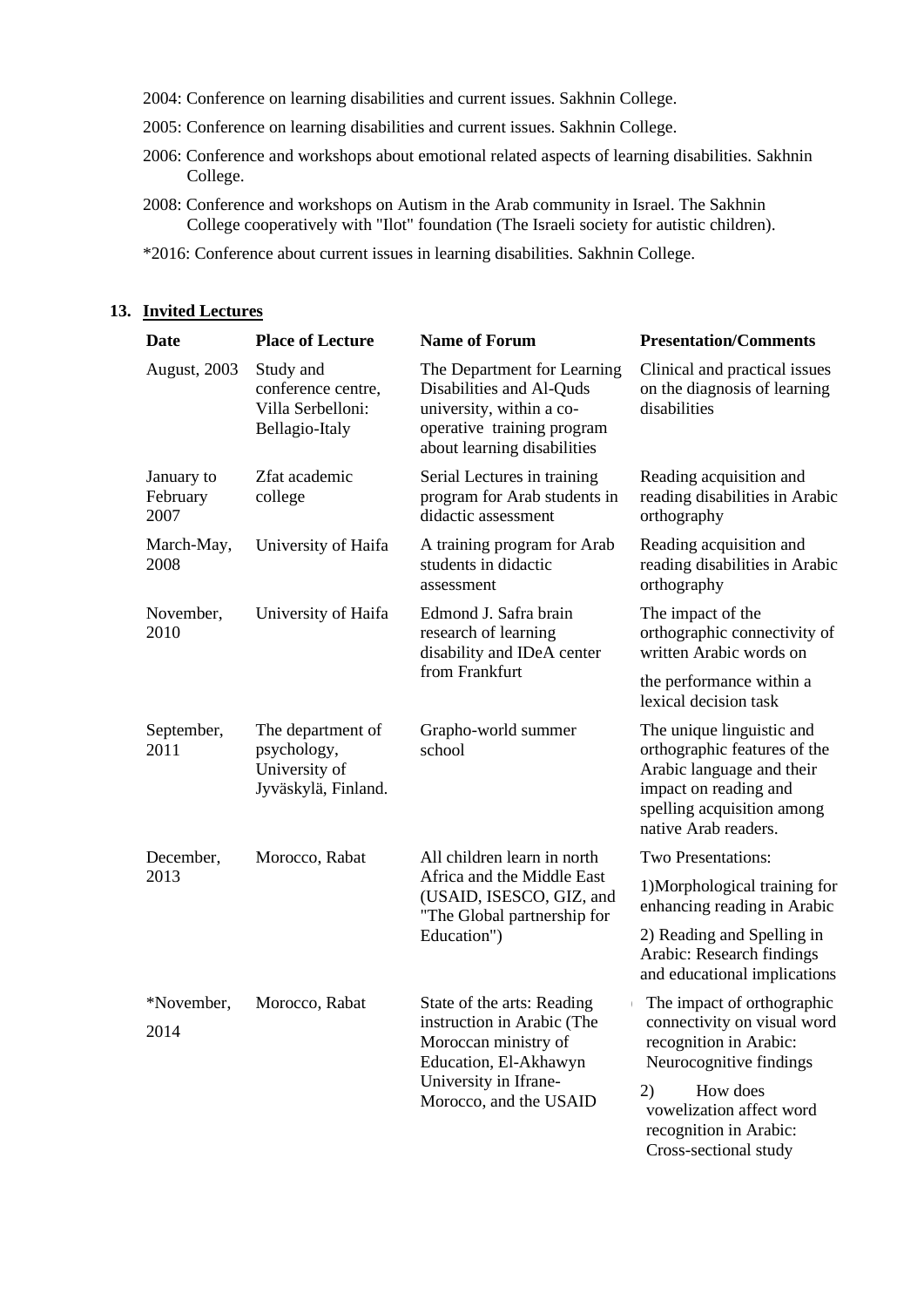| Date               | <b>Place of Lecture</b>        | <b>Name of Forum</b>                 | <b>Presentation/Comments</b>                                                            |
|--------------------|--------------------------------|--------------------------------------|-----------------------------------------------------------------------------------------|
| *November,<br>2015 | Washington DC                  | USAID-The global<br>education summit | The cognitive and<br>neurocognitive research in<br>reading Arabic                       |
| *March,<br>2019    | Dubai, United Arab<br>Emirates | Zayed University                     | Cognitive, neurocognitive<br>and psycholinguistic aspects<br>of reading and spelling in |

Arabic: research findings and practical implications

# **14. Colloquium Talks**

| <b>Date</b>                               | <b>Place of Lecture</b>                                                                                        | <b>Name of Forum</b>                                | <b>Presentation/Comments</b>                                                                      |
|-------------------------------------------|----------------------------------------------------------------------------------------------------------------|-----------------------------------------------------|---------------------------------------------------------------------------------------------------|
| March,<br>2010                            | Sakhnin college for<br>teacher's education                                                                     | The academic staff seminar                          | Cognitive and developmental<br>aspects of reading acquisition<br>and disability                   |
| $*$ 6 <sup>th</sup> of<br>August,<br>2014 | Fiebach's lab for<br>cognitive and<br>neurocognitive<br>psychology, Goethe<br>University-Frankfurt,<br>Germany | Weekly lab meeting                                  | Behavioral and<br>Neurocognitive<br><b>Investigations of Visual</b><br>Word Recognition in Arabic |
| *January,<br>2016                         | The Department of<br><b>Education: Ben Gurion</b><br>University                                                | The academic staff and<br>graduate students seminar | The impact of the<br>orthographic connectivity on<br>visual word recognition in<br>Arabic         |

# **15. Teaching**

# **Courses Taught in Recent Years**

| Year         | <b>Name of Course</b>                                                   | <b>Type of</b><br>Course    | <b>Degree</b> | <b>Numbers of</b><br><b>Students</b> |
|--------------|-------------------------------------------------------------------------|-----------------------------|---------------|--------------------------------------|
| 2002-2010    | Introduction to learning<br>disabilities                                | Introductory<br>Course      | B. ED         | About 40                             |
|              |                                                                         | (Mandatory)                 |               |                                      |
| 2002-present | Neuropsychology                                                         | Introductory<br>Course      | B. ED         | About 40                             |
|              |                                                                         | (Mandatory)                 |               |                                      |
| 2002-present | Identification and treatment of<br>reading disabilities                 | Introductory<br>Course      | B. ED         | About 40                             |
|              |                                                                         | (Mandatory)                 |               |                                      |
| 2002-present | Identification, treatment and<br>remediation for mathematical           | Introductory<br>Course      | B. ED         | About 40                             |
|              | disabilities                                                            | (Mandatory)                 |               |                                      |
| 2002-2009    | Pedagogical instruction for<br>college students in special<br>education | Workshop and<br>supervision | B. ED         | About 40                             |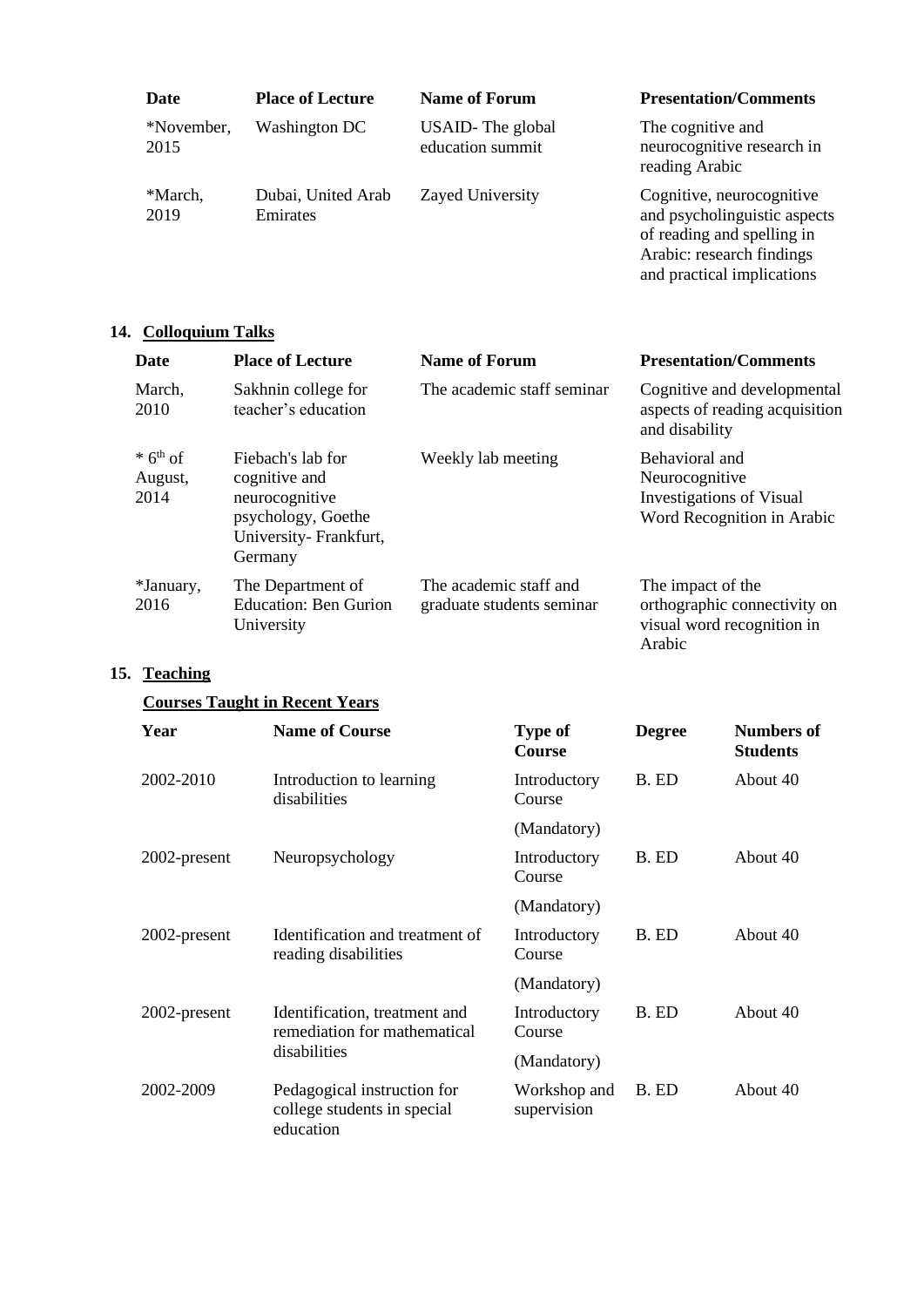| Year             | <b>Name of Course</b>                                  | Type of<br><b>Course</b>            | <b>Degree</b>                   | <b>Numbers of</b><br><b>Students</b> |
|------------------|--------------------------------------------------------|-------------------------------------|---------------------------------|--------------------------------------|
| 2008-2010        | Language abilities and dyslexia                        | Lecture                             | B.A.                            | 28                                   |
|                  |                                                        |                                     | (Tel Hai<br>college-<br>Israel) |                                      |
| 2009-2010        | Dyscalculia and non-verabl                             | Lecture                             | B.A.                            | 21                                   |
|                  | learning Disabilities                                  |                                     | (Tel Hai<br>college-<br>Israel) |                                      |
| 2009-2013        | Treatment and interventions on                         | Hi-Learn                            | M.A.                            | 24                                   |
|                  | learning disabilities among<br>native Arabic speakers  | course                              | (Univesity<br>of Haifa)         |                                      |
| 2010-2013        | Diagnosis of learning                                  | Hi-Learn                            | M.A.                            | 24                                   |
|                  | disabilities                                           | course                              | (Univesity<br>of Haifa)         |                                      |
| 2013-present     | Intervention among students                            | Seminar                             | M.ed.                           | 30                                   |
|                  | with special needs                                     |                                     | Sakhnin<br>college              |                                      |
| $*2014$ -present | Learning disabilities: theoretical                     | Introduction                        | M.ed.                           | 30                                   |
|                  | models                                                 | Mandatory<br>course                 | Sakhnin<br>college              |                                      |
| $*2015$ -present | Educational interventions for<br>learning disabilities | Introduction<br>Mandatory<br>course | M.ed.                           | 26                                   |
| $*2015$ -present | Diagnosis of learning<br>disabilities                  | Introduction<br>Mandatory<br>course | Sakhnin<br>college              | 26                                   |
| $*2015$ -present | Screening models for learning<br>disabilities          | Introduction<br>Mandatory<br>course | M.ed.                           | 26                                   |

#### **16. Summary of my Activities ,Qualifications and Future Plans**

My training stems from two interconnected fields, linguistics and brain-based research of the Arabic language, and clinical and educational practices geared towards assessment and intervention, mainly among Arabic-speaking children. I view myself as an interdisciplinary scholar whose overarching goal is to create translational knowledge bridging between cutting edge research on Arabic and educational practice in diverse classrooms of Arabic-speaking children.

My general field of interest in research involves reading and spelling acquisition in Arabic, among both typical readers and those with reading disabilities. The Arabic orthography has several unique features, one of which is the degree of internal connectedness of the letters within written words (ligature). The letters in some written words are fully connected (ligatured), while other words are partially connected and still others have no connecting letters. One of my main research projects investigated the impact of graphemic (letter) connectedness on the visual word recognition of normal readers and readers with disabilities (Taha, Ibrahim, & Khateb, 2013). Part of this work was conducted by graduate students under my supervision (Khateb, **Taha,** Elias, &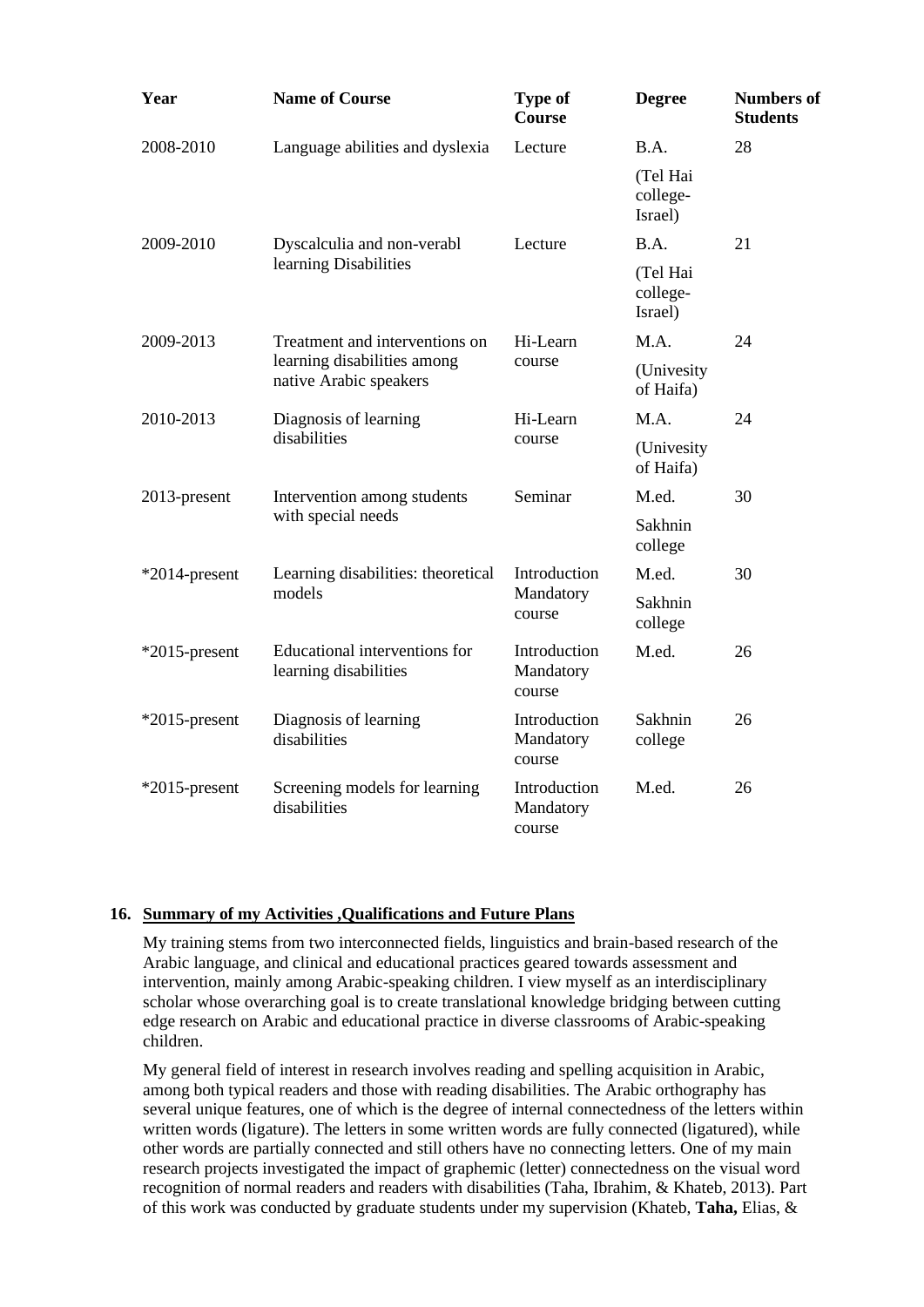Ibrahim, 2013; Khateb, Khateb-Abdelgani, **Taha,** & Ibrahim, 2014). In some of this research, I used electrophysiological technology for investigating the brain activity associated with the cognitive processes involved in the different conditions of visual word recognition (**Taha**, Ibrahim, & Khateb, 2013).

In another research project, I investigated brain activity related to the mental representation of the orthographic lexicon using the pseudo-homophone paradigm and EEG technology in the lexical decision task (**Taha** & Khateb, 2013).

Another domain of interest is the contribution of linguistic factors to reading and spelling development in Arabic, i.e., phonological and morphological parameters. This line of research into the psycholinguistic factors contributing to reading and spelling in Arabic represents a development of my doctoral research (**Taha** & Saiegh-Haddad, 2016a, b).

In addition to my research focus on the acquisition of reading and spelling in Arabic, I am also interested in other causes of learning difficulties among children. For example, my research recently published in Frontiers in Psychology sheds light on the relationship between poor executive functions and learning difficulties among children with severe asthma (**Taha**, 2017).

Some of my research projects can be considered pioneering studies in the field of reading in Arabic. One of these involved the error analysis paradigm in reading in Arabic, which I developed and investigated in a number of studies (Abu Rabia & **Taha**, 2004, 2006; **Taha**, Ibrahim, & Khateb, 2014). Based on the error analysis paradigm, we found that the severity of a reading disability can be expressed by a specific and predominant type of error, which is associated with the degree of phonological processing deficit. This is a highly important finding that makes a valuable contribution to the field of reading disability diagnosis, and particularly to processes of differential diagnosis.

In another line of work, I investigated the impact of diglossia in Arabic on verbal memory test performance (**Taha**, 2016c). This study yielded very interesting findings, on the basis of which one of the doctoral students under my supervision (Jubair Tarabih) wrote his Ph.D. proposal on the impact of diglossia on verbal memory performance from a developmental perspective.

Recently, my study about statistical learning and orthographic preferences among kindergarten children and first grade readers was accepted for publication in the journal *Writing Systems Research*. In this study, which also involved pioneering work, I investigated the impact of statistical learning and implicit preferences on word recognition in the early stages of reading (**Taha** & Khateeb, in press). This research was supported by a grant from the Arabic Language Academy in Nazareth.

It is important to note my collaborative work with researchers from other institutions. For example, I participated as a leading researcher in a large research project led by Professor Mila Shwartz of Oranim College and Professor Zohar Eviatar of the University of Haifa. In this project, we investigated the development of metalinguistic skills among bilingual Hebrew-Arabic kindergarten children and the role of such metalinguistic skills on language development, new word-learning, and reading acquisition. We published several papers based on the data collected in the context of this project (see; Eviatar, Schwartz, & **Taha,** 2017a,b; Shwartz, **Taha,** Assad, & Eviatar, 2016). Also, in collaboration with my colleague, Dr Sebastian Korinth from Fiebach's lab at Goethe University in Frankfurt, Germany, I implemented research investigating the neurocognitive basis of visual word recognition within the bilingual context (**Taha** & Korinth, in preparation).

Currently, I am working with a group of my students on various research projects in different fields of reading and spelling, to continue my line of research in the future. In one project, we are investigating the role of implicit learning about Arabic morpho-orthographic patterns on spelling preferences among typical and poor readers. In another project, we are investigating the impact of diglossia on the development of verbal memory skills and verbal learning preferences from a developmental perspective.

I look forward to conducting additional studies in the fields of reading, literacy, numerical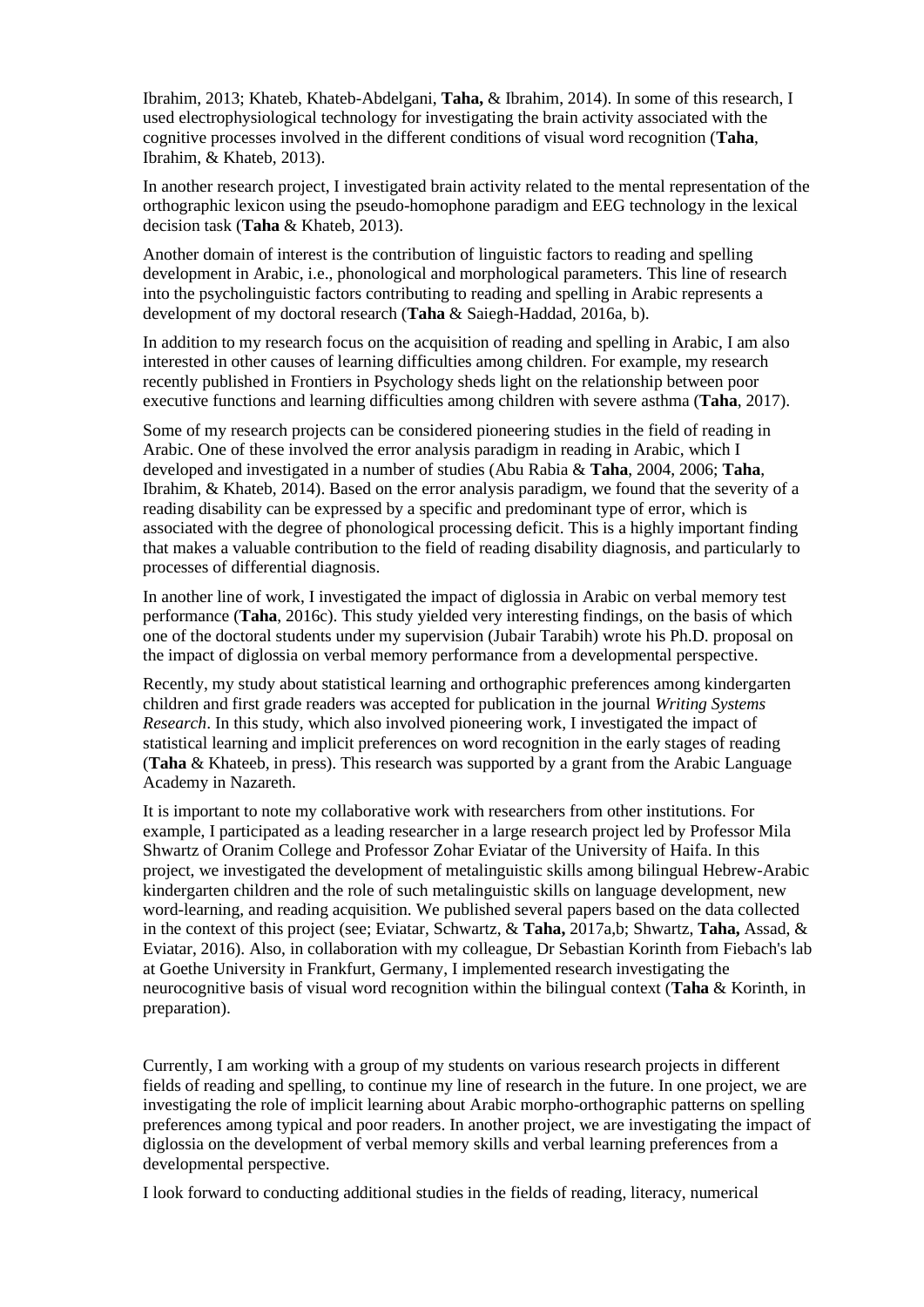processing, and intervention. For example, I plan to investigate the brain activity involved in the process of visual recognition of words using the visual closure paradigm. I propose that by using this paradigm, we can learn more about the brain activity related to the different stages of visual recognition of familiar words. Alongside aforementioned research plans, I plan to investigate the effects of pre-school semantic intervention and training programs (enhancing vocabulary knowledge in standard Arabic) on reading acquisition in elementary school. Meanwhile, I will continue investigating the impact of childhood illness and physical health on the development of learning skills. Additionally, my future research will continue focusing on the cognitive and neurocognitive processes involved in the acquisition of academic skills among learners with intact learning abilities and with learning disabilities.

Beyond the plans and vision described above, I plan to develop the field of assessment and intervention tools in the Arabic language. In this context, it is important to note that I have worked in collaboration with scientists from the Agora Center at the University of Jyvaskyla in Finland to develop the Arabic and Hebrew versions of the Graphogame, a child-friendly computer game that helps children learn basic letters and their sounds.

Beside to my research activities, I personally believed that I should contribute to the development of the research and the clinical infrastructures at the college. In this context, I have worked intensively to help establish the Rehabilitation Research Center for Learning and Developmental Disabilities at Sakhnin College. This center was recently established with the support of the Ted Arison Family Foundation in accordance with a proposal that I wrote and submitted. The center serves the general community around the college and is also used for practicum studies by graduate students at the Sakhnin College Learning Disabilities program.

In addition, I established the Cognitive Lab for Learning and Reading Research at Sakhnin College. The lab is available to students during their master's research projects and also serves different researchers from the department by offering various tests and tools for behavioral measurements. Currently, I am planning to establish a neurocognitive lab within the clinical center for learning disabilities that I have already established at the college. This lab will be equipped with an electroencephalograph recording system and software for stimulus presentation and data analysis.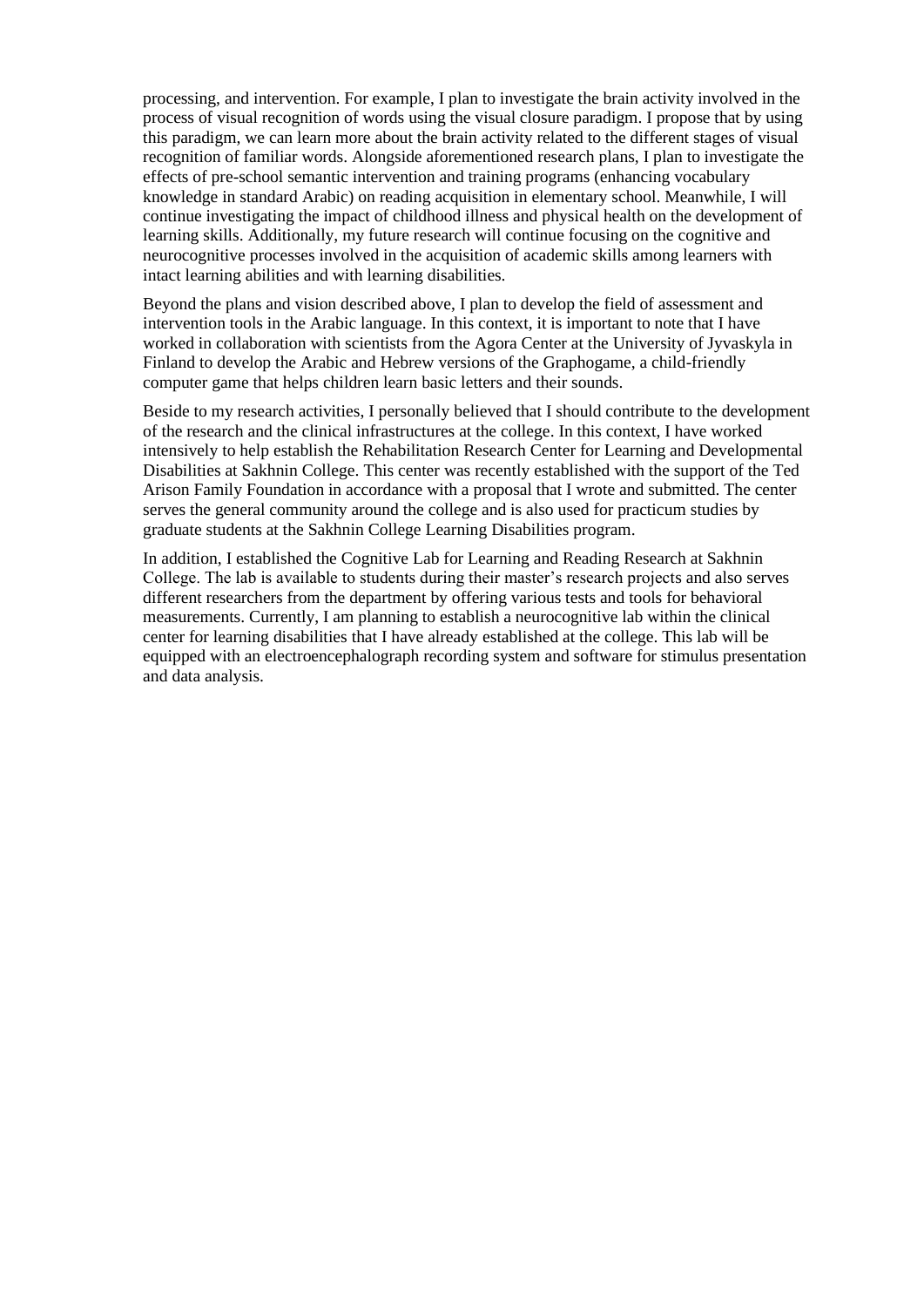# **Publications**

# **Taha Haitham, Prof.**

# **A. Chapters & Books**

# **Books:**

1. Taha, H. (2015). *Introduction to reading psychology*. Dar Al Shorouk: Amman, Jordan. (In Arabic).

# **Articles or Chapters in Scientific Books Published**

- 2. Abu-Rabia, S., & Taha, H. (2006). Reading in Arabic orthography: Characteristics, research findings, and assessment. In: R.M. Joshi & P.G. Aaron (Eds.), *Handbook of orthography and literacy* (pp. 321-338). Lawrence Erlbaum Associates.
- 3. Taha, H. (2017). The impact of orthographic features of the written Arabic on reading and spelling acquisition. In: A. Chakery (Ed). *Teaching reading in Arabic: new developments* (188-205). Ifrane University Publications: Rabat, Morocco. (In Arabic).

# B. **Other Scientific Publications**

- 4. Taha, H. (2003). Reading and spelling acquisition: Developmental and cognitive dimensions. *Al-Nibras,1,* 8-19.(in Arabic)
- 5. Taha, H. (2004). *Handbook for Parents and Educators about Learning Disabilities*. Sakhnin: The Sakhnin College for Teacher's Education. (in Arabic)
- 6. Taha, H. (2005). The development of mathematical processing among children. *Al-Nibras, 2,* 32-41. (in Arabic)
- 7. Taha, H. (2011). Between the grapheme and the phoneme falls dyslexia. *Hamsat Wasel*: *Journal of the Child Center in Nazareth*, *4*, 30-36. (in Arabic)

# **C. Articles in Refereed Journals**- **Published**

- 8. Abu-Rabia, S., & Taha, H. (2004). Reading and spelling error analysis of native Arabic dyslexic readers. *Reading and Writing: An Interdisciplinary Journal*, *17*, 651-689. (90 Citations; IF 1.44; Q1)
- 9. Abu-Rabia, S., & Taha, H. (2006). Phonological errors predominate in Arabic spelling across grades 1–9. *Journal of Psycholinguistic Research*, *35(2)*.167-188. (74 Citations; IF 0.72; Q1)
- 10. Taha, H. (2006). Females' Superiority on Phonological and Lexical Processing*. Reading Matrix, 6(2), 70-79*.(18 Citations)
- 11. Taha, H., Ibrahim, R., & Khateb, A. (2012). How Does Arabic Orthographic Connectivity Modulate Brain Activity During Visual Word Recognition: An ERP Study. *Brain Topography*. doi:10.1007/s10548-012-0241-2 (38 Citations ; IF 3.671; Q1)
- 12. Ibrahim, R., Khateb, A, & Taha, H. (2013). How does type of orthography affect reading in Arabic and Hebrew as first and second languages?. *Open Journal of Modern Linguistics,* 3(1), 40-46.(11 Citations; Google-based Impact Factor: 0.54 )
- 13. Ibrahim, R., & Taha, H., Abu Dabous, A., & Kahteb, A. (2013). Electronic Reading and Writing in Spoken and Written Arabic : A Case Study. *Theory and Practice in Language Studies*, *3*(9), 1497– 1508. doi:10.4304/tpls.3.9.1497-1508 (2 Citations; Q3)
- 14. Khateb, A., Taha, H. Y., Elias, I., & Ibrahim, R. (2013). The effect of the internal orthographic connectivity of written Arabic words on the process of the visual recognition: A comparison between skilled and dyslexic readers. *Writing Systems Research*, 1–20. doi:10.1080/17586801.2013.834244(5 Citations; IF 0.72; Q1)
- 15. Taha, H. (2013). Reading and Spelling in Arabic: Linguistic and orthographic complexity. *Theory and Practice in Language Studies*. 3(5), 721-727. (24 Citations; Q3)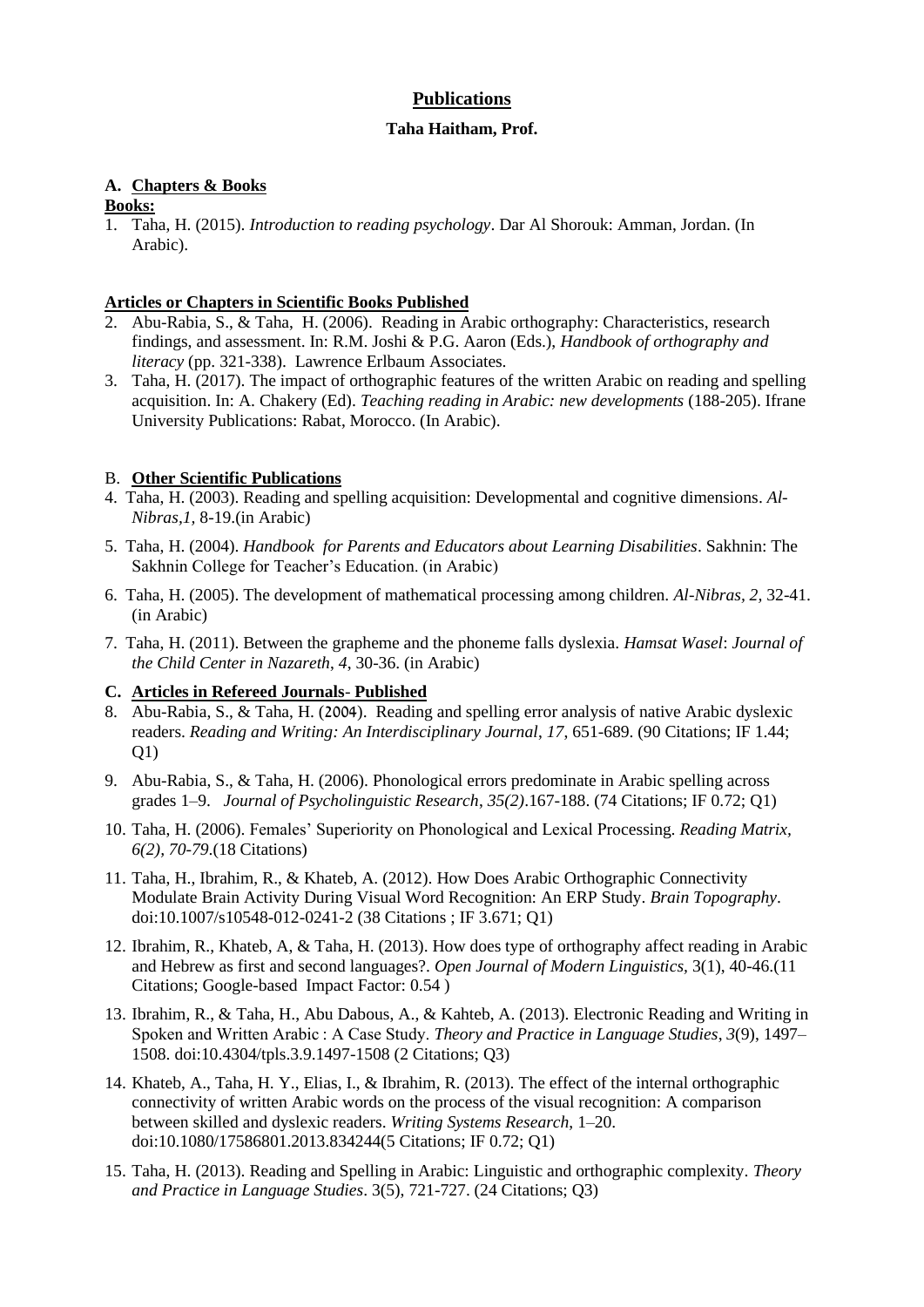- 16. Taha, H. (2013). Investigating Cognitive Processes Underlying Reading in Arabic: Evidence from Typical and Poor Reading Performance. *Psychology*, *04*(12), 1018–1026. doi:10.4236/psych.2013.412148 (6 Citations)
- 17. Taha, H., & Khateb, A. (2013). Resolving the orthographic ambiguity during visual word processing in Arabic: an event-related potential investigation. *Frontiers in Human Neurosciences.* doi: 10.3389/fnhum.2013.00821 (31 Citations ; IF 3.209, Q1)
- 18. Taha, H., Ibrahim, R., & Khateb, A. (2014). Exploring the Phenotype of Phonological Reading Disability as a Function of the Phonological Deficit Severity: Evidence from the Error Analysis Paradigm in Arabic. *Reading Psychology*, *35*(7), 683-701. (1 Citations; Q1).
- 19. Khateb, A., Khateb-Abdelgani, M., Taha, H. Y., & Ibrahim, R. (2014). The impact of orthographic connectivity on visual word recognition in Arabic: A cross-sectional study. *Reading and Writing*, 1-24. (9 Citations; IF 1.44; Q1).
- 20. \*Jabareen-Taha, S., & Taha, H. (2016). Learning disabilities: Current policy and directions for community involvement among the Arab community in Israel. *Educational Research and Reviews*, *11*(14), 1279-1287. (Q4)
- 21. Taha, H., & Saiegh-Haddad, E. (2016). Morphology and Spelling in Arabic: Development and Interface. *Journal of Psycholinguistic Research*, 1-12. doi: 10.1007/s10936-016-9425- (11 Citations; IF 0.72; Q1)
- 22. Taha, H., & Saiegh-Haddad, E. (2016). The Role of Phonological versus Morphological Skills in the Development of Arabic Spelling: An Intervention Study. *Journal of Psycholinguistic Research*, 1-29. (23 citations; IF 0.72; Q1).
- 23. Taha. H. (2016). Taha, H. (2016). The Development of Reading and Spelling in Arabic Orthography: Two Parallel Processes?. *Reading Psychology*, *37*(8), 1149-1161*.* (Q1)
- 24. Taha, H. (2016). Deep and shallow in Arabic orthography: New evidence from reading performance of elementary school native Arab readers. *Writing Systems Research*, *8*(2), 133-142. (4 Citations; IF 0.72; Q1)
- 25. Taha, H. (2016). How does the linguistic distance between spoken and standard language in Arabic affect recall and recognition performances during verbal memory examination. *Journal of Psycholinguistic Research.* doi:10.1007/s10936-016-9453-z (2 Citations; IF 0.72; Q1)
- 26. Shwartz, M., Taha, H., Assad, H. ,& Eviatar, Z. (2016). The role of emergent bilingualism in the development of morphological awareness in Arabic and Hebrew. *Journal of Speech, Language, and Hearing Research*, *59*, 797-809. (1 Citation; IF 2.795; Q1)
- *27.* Taha, H. (2017). Poor executive functions among children with moderate-into-severe asthma: evidence from WCST performance*. Frontiers Psychology, 8*.doi: *10.3389/fpsyg.2017.00793* (IF 2.46; Q1)
- *28.* Asadi, I. A., Khateb, A., Ibrahim, R., & Taha, H. (2017). How do different cognitive and linguistic variables contribute to reading in Arabic? A cross-sectional study from first to sixth grade. *Reading and Writing*, *30*(9), 1835-1867. (2 Citations; IF 1.44; Q1)
- 29. Taha, H., & Azaizah-Seh, H. (2017). Visual word recognition and vowelization in Arabic: new evidence from lexical decision task performances. *Cognitive Processing*, *18*(4), 521-527. (IF 0.974, Q1).
- 30. Saiegh-Haddad, E., & Taha, H. (2017). The Role of Morphological and Phonological Awareness in the Early Development of Word Spelling and Reading in Typically Developing and Disabled Arabic Readers. *Dyslexia*, *23*(4), 345-371. (1 Citation; IF 1.39, Q1)
- 31. Eviatar, Z., Schwartz, M., & Taha, H. (2017). Word Learning by Young Sequential Bilinguals: Fast Mapping in Arabic and Hebrew. *Applied Psycholinguistics*, *39*(3), 649-674. (IF 2.089, Q1).
- 32. Eviatar, Z., Schwartz, M., & Taha, H. (2018). Metalinguistic Awareness and Literacy among Semitic-bilingual Learners: A Cross-Language Perspective. *Reading and Writing: An Interdisciplinary Journal*. doi: 10.1007/s11145-018-9850-9. (IF 1.44; Q1).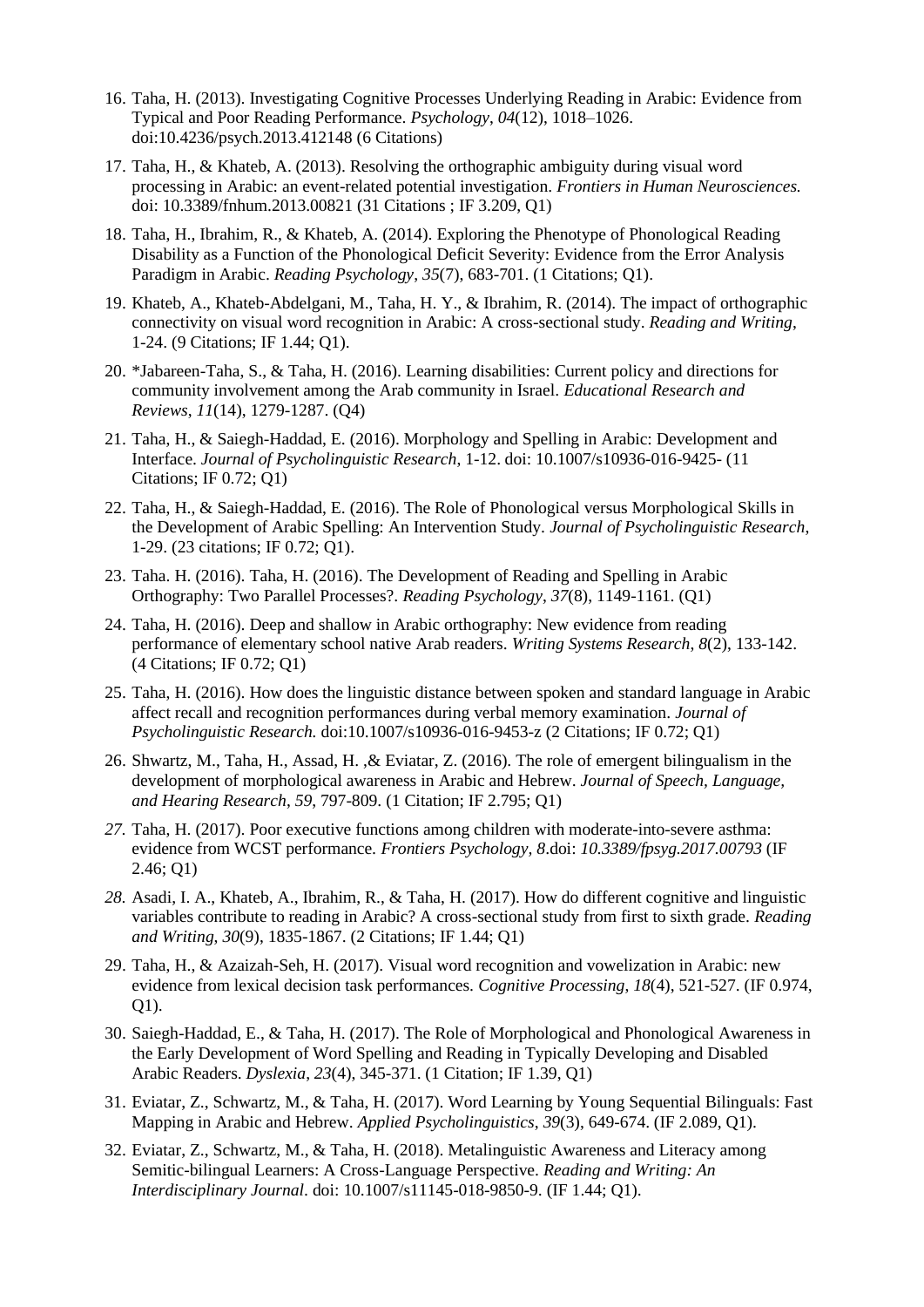- *33.* Taha, H. & Khateeb, H. (2018). Statistical Learning and Orthographic Preferences among Kindergarten and First Native Arab Graders. *Writing Systems Research.* doi: 10.1080/17586801.2018.1473313 (Q1)
- 34. Taha, H. & Khalil, M. (2019). Verbal and visual memory performances of children with moderateinto-severe asthma*. Polish Psychological Bulletin.* doi: 10.24425/ppb.2019.126013 (Q4)
- 35. Taha, H*.* (2019). The role of semantic activation during word recognition in Arabic*. Cognitive Processing.* doi: 10.1007/s10339-019-00915-0 (IF 0.974, Q1).

### **D. Reviewer for scientific publications in refereed journals:**

- Innovation in Language Learning and Teaching
- Reading and Writing: An Interdisciplinary Journal
- Reading Psychology
- Writing Systems
- Written Language and Literacy
- Dyselxia
- Cognitive Processing
- Journal of Psycholinguistic Research

#### **E. Reviewer for scientific publications in refereed books and chapters:**

*Hand book for reading and spelling in Arabic (Editors: Malt Joshi & Elinor Saiegh-Haddad)*

#### **F. Scientific media**

Preparation and performance partner as an expert in the film "I can". Scientific film about learning disabilities. Produced by Safra Brain center for learning Disabilities research. University of Haifa. (2010).

Preparation and performance partner as an expert in the film "Reading fluently". Scientific film on Dyslexia which presenting an intervention program for enhancing reading fluency among disabled readers using the acceleration software. Produced by Safra Brain center for learning Disabilities research. University of Haifa. (2012).

#### **G. Pedagogical and Intervention Software:**

2011-present: Scientific Advisor and helps in developing the Arabic language version for the "GraphoGame" in the department of psychology, Jyvaskyla University in Finland. The "GraphoGame**"** is a child-friendly computer game that helps children to learn the basic letters and their sounds.